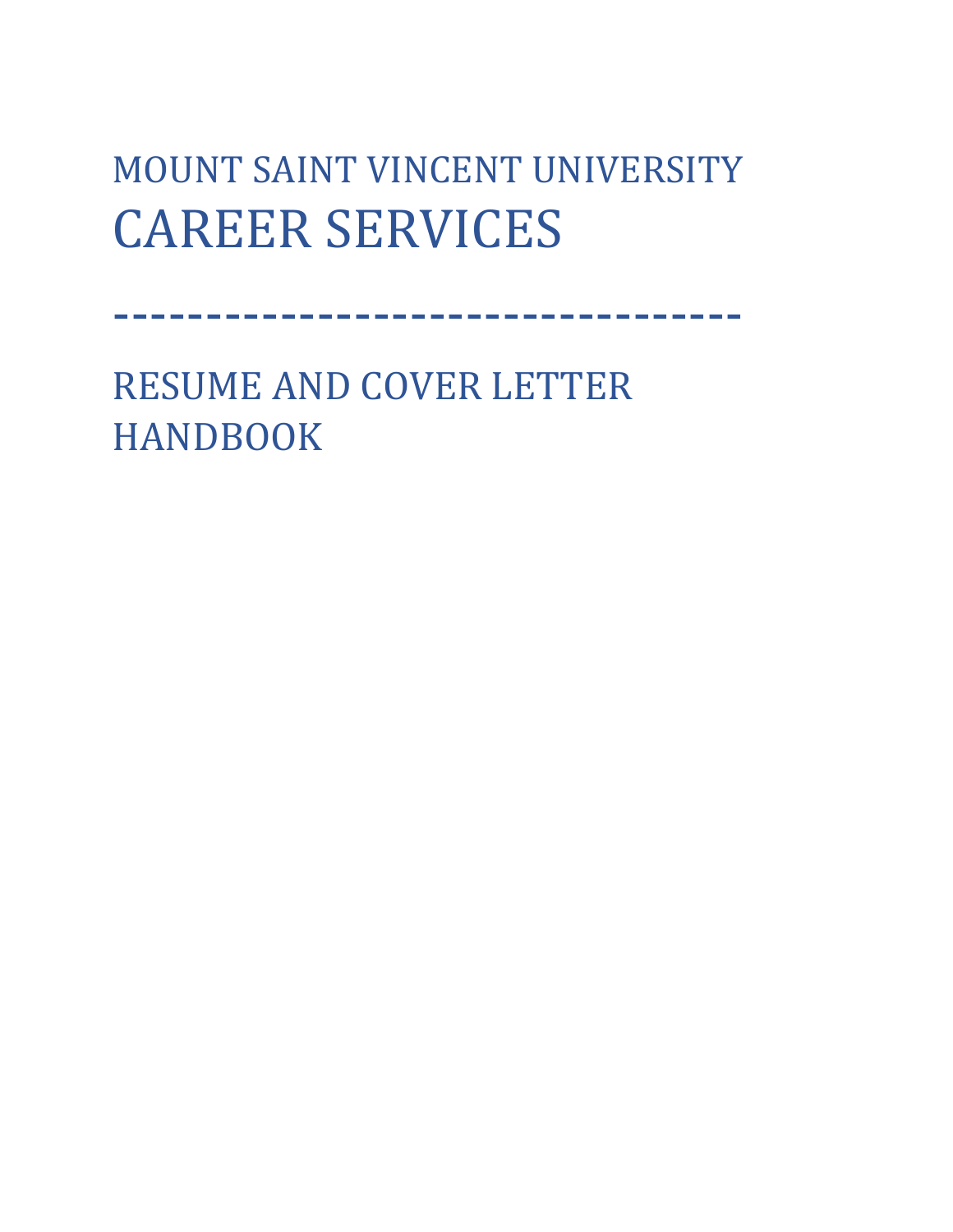# **TABLE OF CONTENTS**

Click the blue links to view sections of the handbook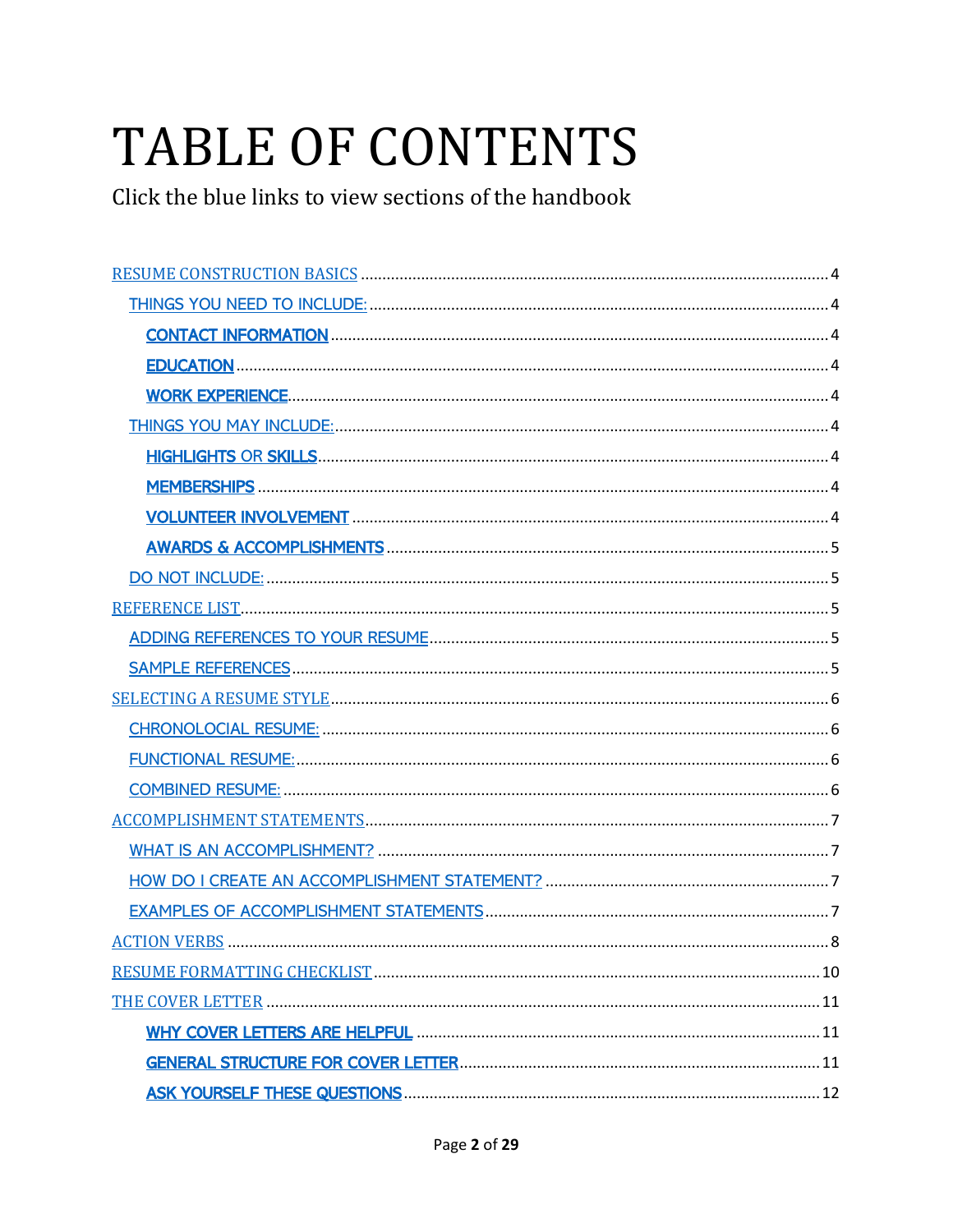<span id="page-2-0"></span>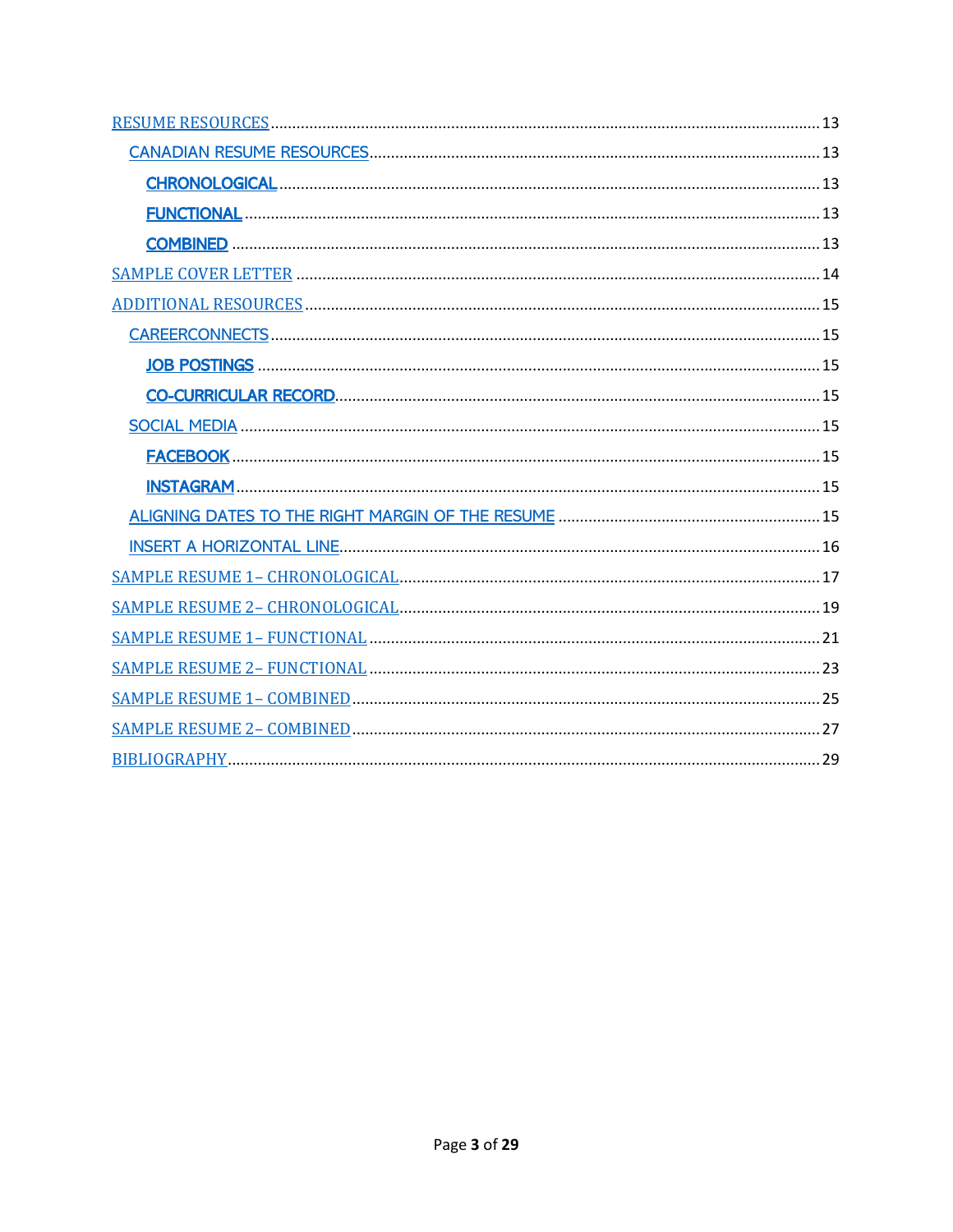# RESUME CONSTRUCTION BASICS<br>• A resume is a marketing tool designed to get you a job interview

- 
- Its purpose is to highlight your strengths related to the desired job by providing a short, focused collection of your experience, education, and skills
- Generally, when listing education, work experience, and volunteer experience, make sure to list your most recent first (reverse-chronological)

# <span id="page-3-0"></span>THINGS YOU NEED TO INCLUDE:

#### <span id="page-3-1"></span>CONTACT INFORMATION

Full name, phone number and email address are mandatory. Ensure your phone number is accurate and your email address is professional. You can use your 'msvu.ca' email address for job search correspondence up to one year after you graduate. Home address is optional; try to fit on one line to maximize space (see samples for reference).

You can also include a link to your LinkedIn profile. This will showcase a full list of your experiences and skills and will give employers a better idea of who you are before you potentially meet for an interview.

#### <span id="page-3-2"></span>**EDUCATION**

Include your current program of study with start date, or your completed degree with graduation date. If you are currently attending an educational institution, you can write "present" or "ongoing" instead of a graduation date. You may choose to note any scholarships or significant research projects in this section. High school information is usually omitted by the second or third year of your undergraduate degree.

#### <span id="page-3-3"></span>WORK EXPERIENCE

Include your job title, name of company, location, and start/end dates of employment. Like your education, if you are currently employed with the company you are listing as work experience, write "present" instead of an end date. Avoid simply listing a job description – use accomplishment statements to focus your points on what you contributed and achieved with past employers.

## <span id="page-3-4"></span>THINGS YOU MAY INCLUDE:

#### <span id="page-3-5"></span>HIGHLIGHTS OR SKILLS

The Highlights or Skills section is placed at the beginning of the resume and is a series of 4 to 5 comprehensive statements that sum up the information in the rest of the resume. This allows the hiring manager to form a mental picture of you as an employee while they read the rest of the resume.

- o Examples of highlights:
	- Experience implementing COVID safety procedures in a restaurant setting
	- Energetic and personable brand ambassador for well-known retailers
	- Excellent verbal and written skills in English and Mandarin

#### <span id="page-3-6"></span>**MEMBERSHIPS**

Only include accredited memberships that are relevant to the desired job

o Examples of memberships:

- International Association of Business Communicators (IABC)
- Canadian Public Relations Society (CPRS)

#### <span id="page-3-7"></span>VOLUNTEER INVOLVEMENT

Volunteer pursuits should be listed in terms of accomplishment statements, in the same format as work experience.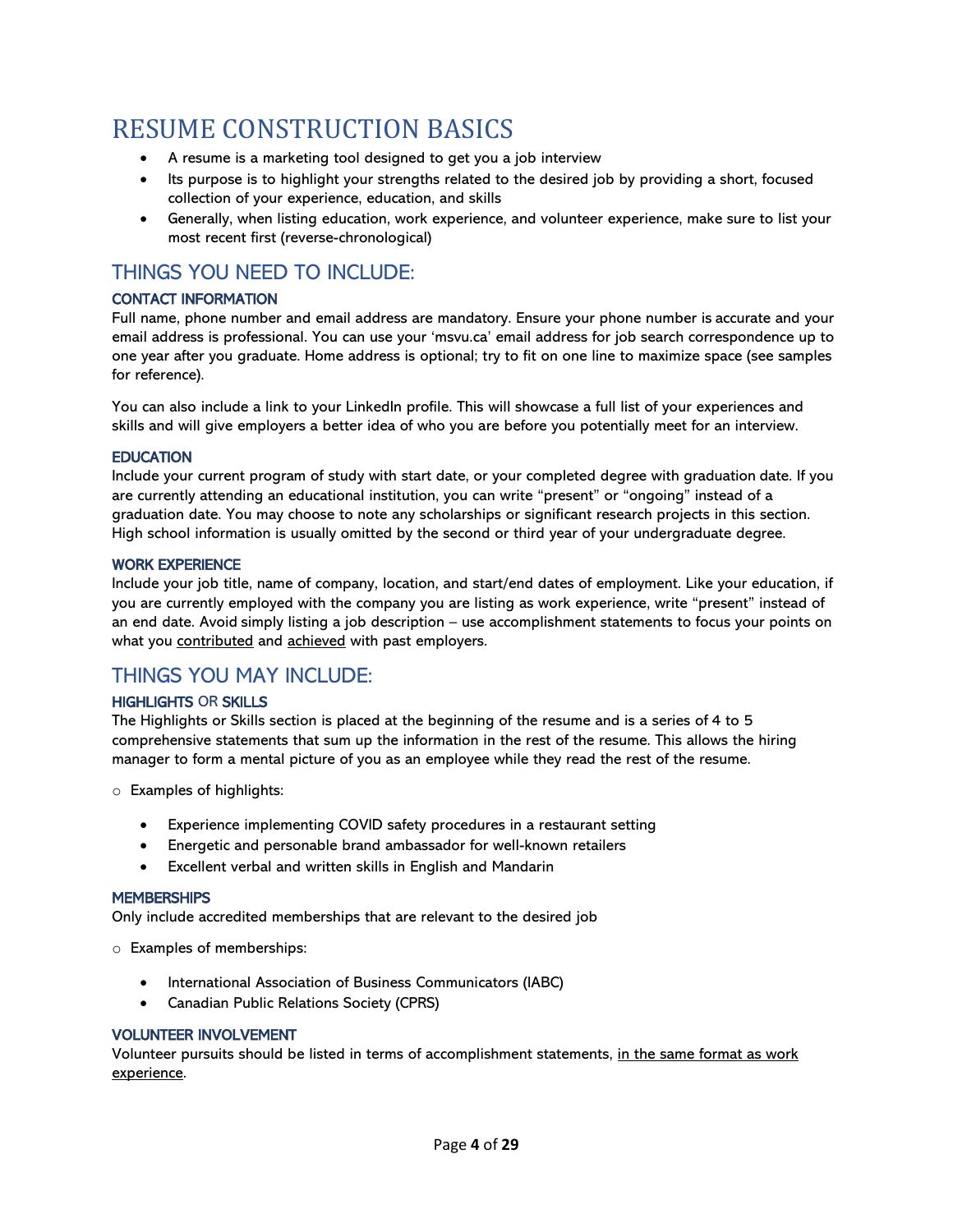#### <span id="page-4-0"></span>AWARDS & ACCOMPLISHMENTS

Significant academic awards can be listed in the Education section; other accomplishments can be listed at the end of the resume. Describe the criteria for any awards listed (i.e. Tom Reeves Award – awarded to a graduating student for excellence in mathematics) and include the organization who awarded it and year you received that award.

#### <span id="page-4-1"></span>DO NOT INCLUDE:

- Gender, marital status, ethnicity
- Children, age, height, weight
- Salary expectations

- <span id="page-4-2"></span>REFERENCE LIST<br>• Ensure you stay in contact with your references and let them know when you are searching for jobs and taking part in interviews, so they can be ready to answer the phone. You never want your references to be surprised when employers are calling them. Send your resume and the job posting to your references when you apply.
	- Adjust your references based on the job you are applying for. Use references that can speak to skills that the specific employer or job is looking for. List the reference's name, title, company (if applicable), relationship to you, telephone number and email address.
	- Determine your comfort level including references on your resume. If you do include them, list your references on the last page of your resume, as a separate page.
	- If you'd like to keep your references in a separate document that isn't part of your resume, ensure you use the same header as you've used for your resume and cover letter. Make sure you're consistent!
	- Keep your reference list to three (3), unless otherwise requested by an employer. This is the standard number employers will ask for.
	- If your reference list is a separate document, prepare a digital copy to email to your interviewer or print a copy to bring to an in-person job interview and offer it at the end.

# <span id="page-4-3"></span>ADDING REFERENCES TO YOUR RESUME

When applying for a job, consider the type of employer that will be receiving your resume and your comfort level listing references in your resume. More conservative employers such as banks or government facilities may not expect to see references listed on your resume. If they are interested in your application, they will likely contact you asking for references before or after scheduling an interview. If you are applying to a small business or non-profit organization, listing references on your resume can be helpful and save the employer time during the interview process. More and more often, people are including references as part of their resume BUT it's up to you to determine your comfort level. If the job posting instructions advise NOT to include references, do not include references in your application.

## <span id="page-4-4"></span>SAMPLE REFERENCES

Joe MacDonald Regional Branch Manager, Scotiabank Former supervisor

902.456.1846 joe.macdonald@scotiabank.ca Marek Lewandowska Professor, Mount Saint Vincent University Current research supervisor

902.457.1846 mlewandowska@msvu.ca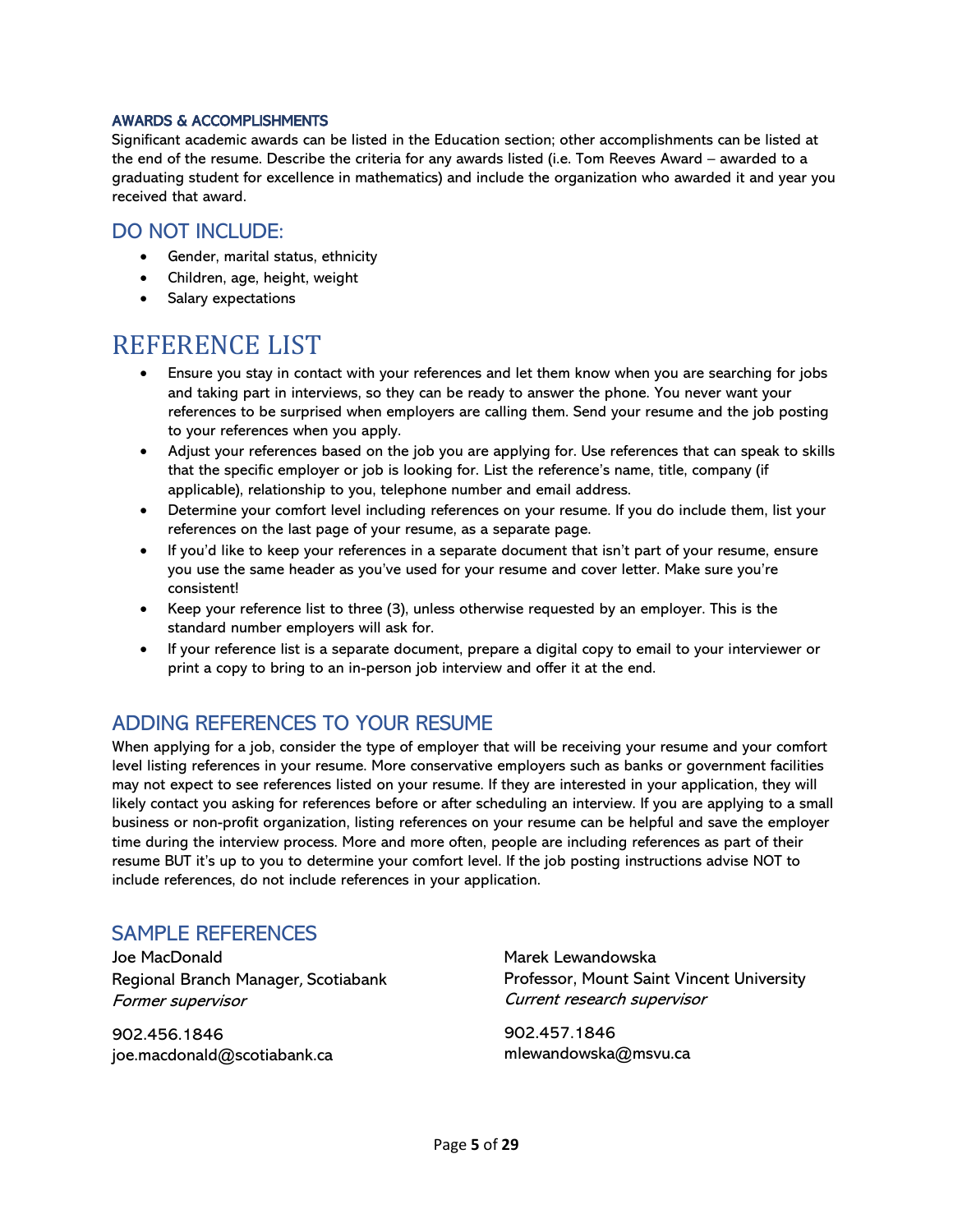# <span id="page-5-0"></span>SELECTING A RESUME STYLE

In general, your experience should appear in reverse-chronological order (newest first) on your resume format. If you are applying for a job in a new field or most of your experience to date has been gained through unpaid work, the functional or combined resume styles may be appropriate. You may wish to meet with Career Services or an advisor in your department to determine an appropriate resume style for your field.

# <span id="page-5-1"></span>CHRONOLOCIAL RESUME:

Lists all education and experience in reverse-chronological (newest first) order. The focus of the chronological resume is your work experience and how your career has developed. This format is very common however not recommended for those seeking a job for the first time or who have significant shifts in their career. Chronological resumes are meant to showcase a more linear career path.

- PROS:
	- o Allows employers to quickly assess experience
	- $\circ$  The traditional format for resumes
- CONS:
	- $\circ$  Not ideal for people entering the workplace for the first time or who have had gaps in their work history
	- o Limited ability to highlight skills/abilities from a range of experiences

## <span id="page-5-2"></span>FUNCTIONAL RESUME:

Focuses on major skills and accomplishments from all areas of experience: work, academics, volunteer. This format is recommended for those that are seeking a job for the first time or are undergoing a significant change in career path. Work title, location, and dates are always listed on a functional resume.

- PROS:
	- o Highlights skills/abilities earned from a variety of experiences
	- o De-emphasizes unrelated positions and work tasks
	- o Downplays lengthy employment gaps
	- o Useful for people switching from a lengthy career to a new career
- CONS:
	- o Can be difficult for employers to assess experience
	- $\circ$  If not used carefully, can give employers the impression the job seeker has something to hide
	- o Not recommended for more conservative employers (i.e. banks, government)

## <span id="page-5-3"></span>COMBINED RESUME:

A combination of chronological and functional resume styles. Highlights relevant skills and accomplishments while also outlining work history. The combined resume format is a popular choice for post-secondary students seeking jobs during or after their studies. Many students will have accumulated some work or volunteer experience that may or may not relate to their future career. A combination resume can help showcase direct and indirect experience (transferrable skills) that apply to the student's future career.

For example: You worked at a fast-food restaurant for several years during high school and through university. That work history will have likely improved your communication, teamwork, and organization skills. Show these skills – with details – in the skills section of the combined resume.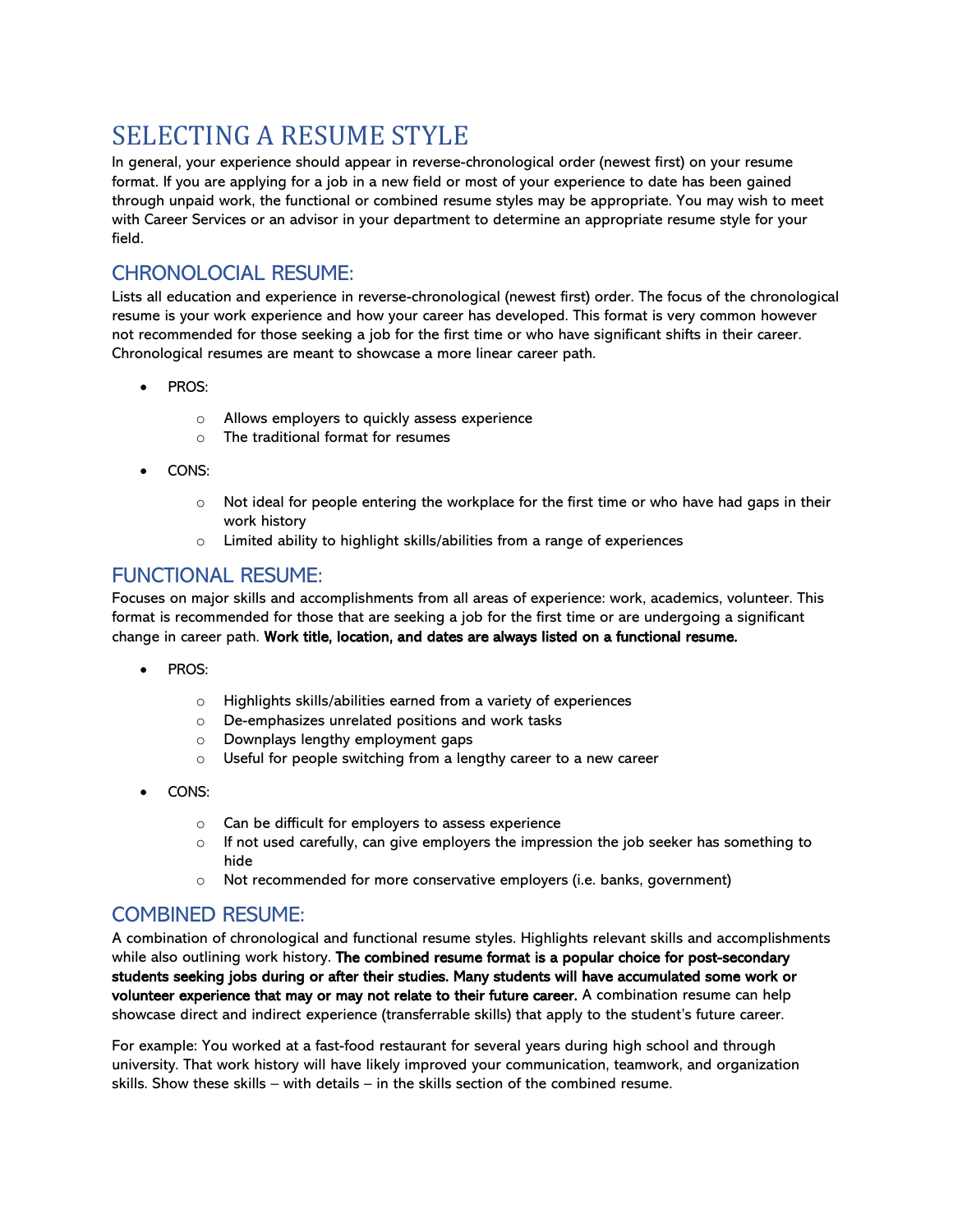- PROS:
	- o Effectively markets key job-related skills and accomplishments while maintaining a traditional resume structure
	- $\circ$  Offers flexibility to emphasize skills drawn from a range of experiences (i.e. co-op, volunteering, cultural exchanges, or academic research projects)
- CONS:
	- $\circ$  'Profile' and 'Skills Summary' sections must be written carefully and with purpose otherwise employers will need to 'search through' the resume for information

# <span id="page-6-0"></span>ACCOMPLISHMENT STATEMENTS

Accomplishment statements show potential employers how you can contribute and bring value to their organization, based on your experiences. Use accomplishment statements to describe your volunteer work too!

# <span id="page-6-1"></span>WHAT IS AN ACCOMPLISHMENT?

Any action that you took that had a positive impact on your organization, customers, or co-workers. Accomplishments can be qualitative (i.e. improved staff morale) or quantitative (i.e. helped increase event attendance by 12%)

# <span id="page-6-2"></span>HOW DO I CREATE AN ACCOMPLISHMENT STATEMENT?

Examine each of your past experiences. Think about what you did particularly well in each of those experiences.

#### ASK YOURSELF THESE QUESTIONS:

- What did I create or build?
- What projects/assignments/presentations did I work on?
- What was unique about them?
- Did I receive awards or recommendations because of my work?
- Link the accomplishment to an action (verb describing the behaviour) and an object or goal (group, individual, company, project)

#### Example:

Organized  $+$  a local food drive  $+$  that increased non-perishable donations by 8% (Action) + (target or object) + (accomplishment)

# <span id="page-6-3"></span>EXAMPLES OF ACCOMPLISHMENT STATEMENTS

- Organized company website which increased overall user traffic and email interaction.
- Improved quality assurance processes to increase efficiency and accuracy.
- Researched and helped implement food and health safety standards to address new concerns.
- Updated social policies for a start up company and conducted a presentation to engage employees.
- Collated fundraising data from previous years to help board members make a current campaign decision.
- Lowered monthly ordering costs by researching item alternatives.
- Represented company in a radio interview to discuss the cause behind our community event.
- Developed a guidebook with details on how to operate company database and export data to Microsoft Office programs.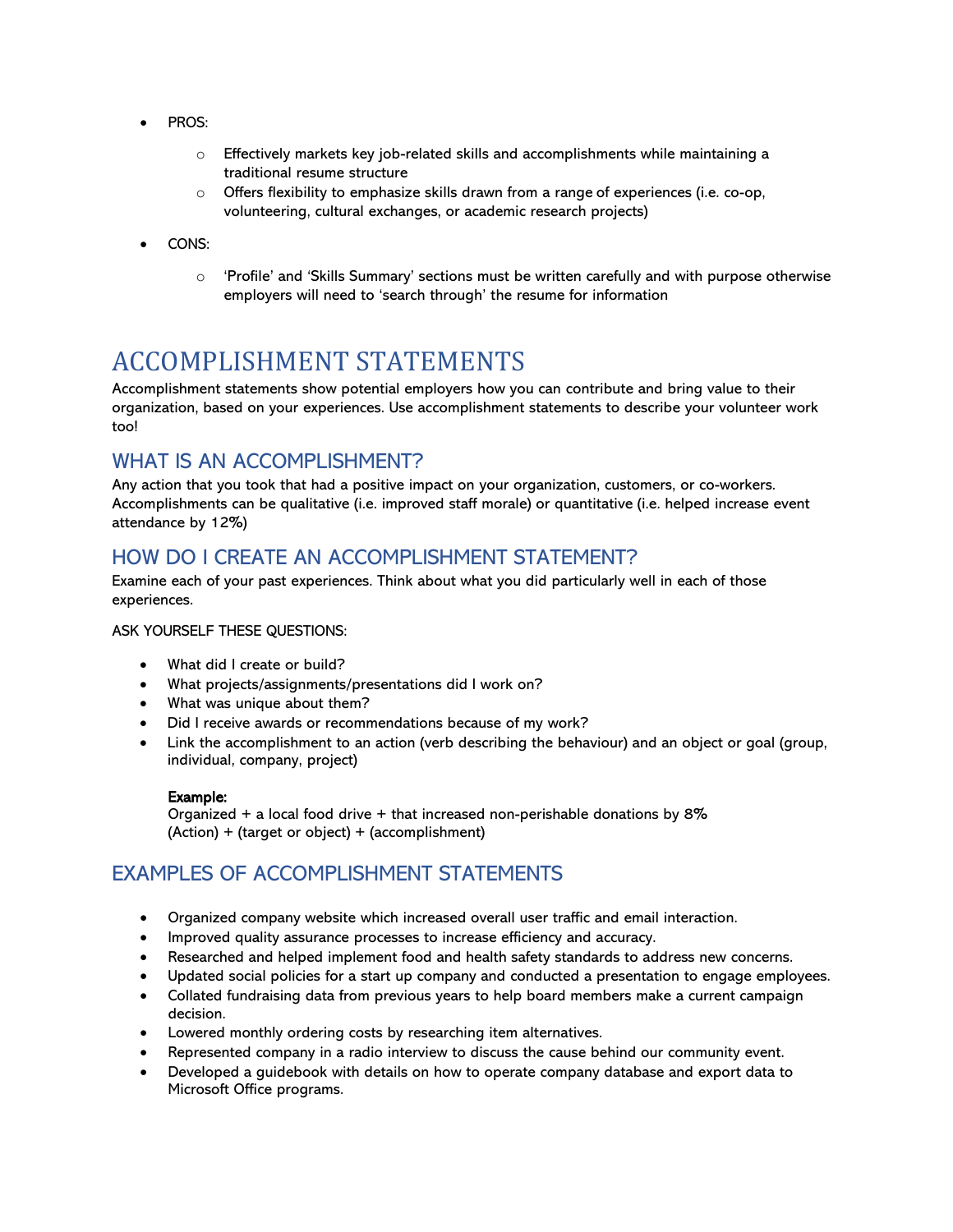# <span id="page-7-0"></span>ACTION VERBS

| <b>MANAGEMENT</b> |            |              |              |             |
|-------------------|------------|--------------|--------------|-------------|
| administered      | analyzed   | assigned     | attained     | chaired     |
| completed         | contracted | consolidated | consulted    | coordinated |
| delegated         | determined | developed    | directed     | evaluated   |
| executed          | improved   | increased    | managed      | organized   |
| oversaw           | planned    | presented    | prioritized  | produced    |
| recommended       | reviewed   | scheduled    | strengthened | supervised  |

| <b>COMMUNICATION</b> |             |           |            |            |
|----------------------|-------------|-----------|------------|------------|
| addressed            | arbitrated  | arranged  | authored   | developed  |
| directed             | drafted     | edited    | enlisted   | formulated |
| influenced           | interpreted | lectured  | mediated   | moderated  |
| motivated            | negotiated  | persuaded | promoted   | publicized |
| reconciled           | recruited   | spoke     | translated | wrote      |

| <b>RESEARCH</b> |             |             |              |              |
|-----------------|-------------|-------------|--------------|--------------|
| amplified       | applied     | clarified   | collected    | critiqued    |
| diagnosed       | evaluated   | examined    | extracted    | identified   |
| inspected       | interpreted | interviewed | investigated | obtained     |
| organized       | reviewed    | summarized  | surveyed     | systematized |

| <b>TECHNICAL</b> |          |            |            |             |
|------------------|----------|------------|------------|-------------|
| assembled        | built    | calculated | computed   | constructed |
| designed         | devised  | engineered | fabricated | installed   |
| maintained       | operated | overhauled | programmed | remodeled   |
| repaired         | revamped | solved     | trained    | upgraded    |

| <b>TEACHING</b> |             |           |            |             |
|-----------------|-------------|-----------|------------|-------------|
| adapted         | advised     | clarified | coached    | coordinated |
| communicated    | developed   | enabled   | encouraged | evaluated   |
| explained       | facilitated | guided    | informed   | initiated   |
| instructed      | persuaded   | served    | set goals  | stimulated  |

| <b>FINANCIAL</b> |           |            |            |          |
|------------------|-----------|------------|------------|----------|
| administered     | allocated | analyzed   | appraised  | audited  |
| balanced         | budgeted  | calculated | compounded | computed |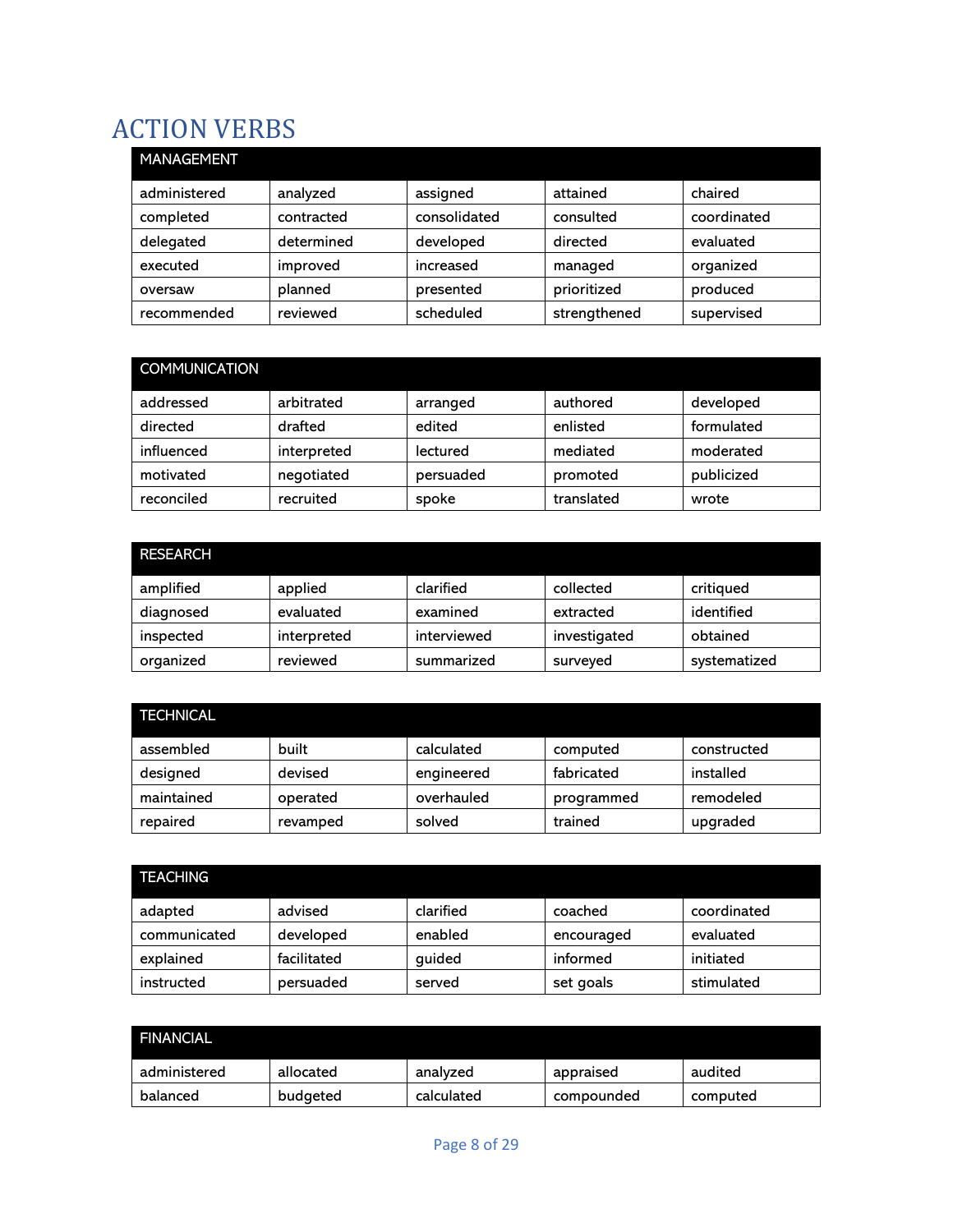| controlled | developed | torecasted | managed    | marketed |
|------------|-----------|------------|------------|----------|
| planned    | projected | reported   | researched | vended   |

| <b>CREATIVE</b> |                |            |             |             |
|-----------------|----------------|------------|-------------|-------------|
| acted           | conceptualized | created    | designed    | developed   |
| directed        | established    | fashioned  | founded     | illustrated |
| instituted      | integrated     | introduced | invented    | originated  |
| performed       | planned        | remodeled  | revitalized | shaped      |

| <b>HELPING</b> |           |           |             |             |
|----------------|-----------|-----------|-------------|-------------|
| assessed       | assisted  | clarified | coached     | counselled  |
| demonstrated   | diagnosed | educated  | expedited   | facilitated |
| familiarized   | guided    | protected | referred    | represented |
| rehabilitated  | repaired  | supported | streamlined | unified     |

| OFFICE SUPPORT |             |              |             |           |
|----------------|-------------|--------------|-------------|-----------|
| approved       | arranged    | catalogued   | classified  | collected |
| compiled       | dispatched  | dispensed    | distributed | executed  |
| generated      | implemented | inspected    | monitored   | operated  |
| organized      | prepared    | processed    | provided    | purchased |
| received       | recorded    | retrieved    | routed      | screened  |
| secured        | specified   | systematized | tabulated   | validated |

| <b>OTHER</b> |             |              |              |                |
|--------------|-------------|--------------|--------------|----------------|
| accomplished | achieved    | adapted      | adhered      | allocated      |
| appraised    | arbitrated  | arranged     | articulated  | assured        |
| augmented    | collected   | communicated | composed     | conceptualized |
| conserved    | contributed | coordinated  | demonstrated | dispensed      |
| evaluated    | executed    | facilitated  | forecast     | founded        |
| governed     | quided      | illustrated  | improved     | increased      |
| initiated    | integrated  | interpreted  | invented     | launched       |
| led          | navigated   | optimized    | organized    | originated     |
| overhauled   | performed   | prioritized  | promoted     | proposed       |
| reconciled   | rectified   | remodeled    | repaired     | reshaped       |
| retrieved    | solved      | stimulated   | streamlined  | strengthened   |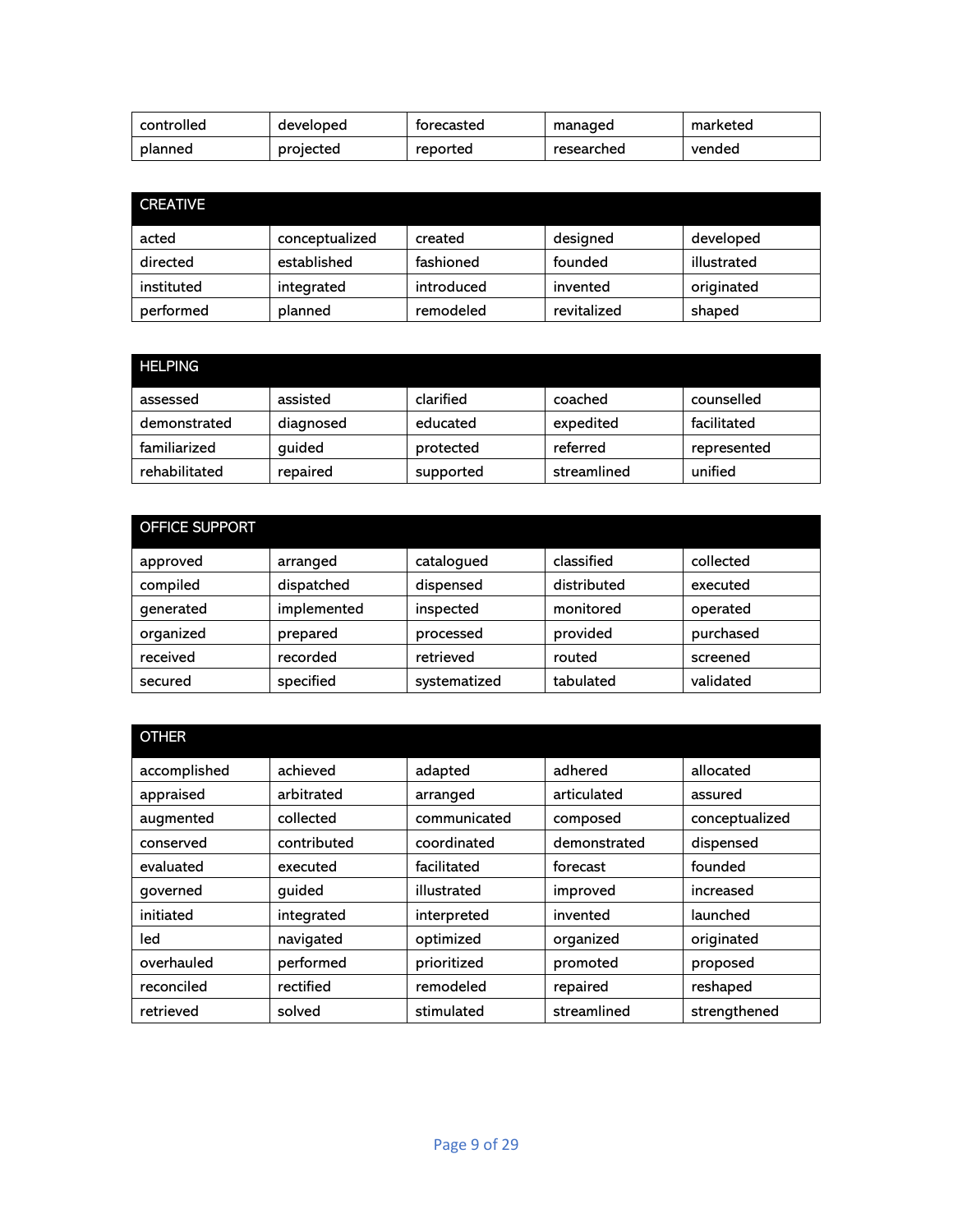# <span id="page-9-0"></span>RESUME FORMATTING CHECKLIST

#### TAKE THE TIME TO GET IT RIGHT

Set aside a few hours with limited distractions. You will need to engage in meaningful reflection about yourself and your career, so you don't want to rush this process. Begin by making a list of all your past employment, community involvement, extra-curricular activities, and education. Don't edit just yet. Think back to how you felt and what your priorities were when you engaged in each job and activity; record what you contributed and what you gained from each position. This brainstorming activity will help you craft accurate and varied accomplishment statements when you put together the finished document. Save this draft document for future use.

#### FOLLOW ALL JOB APPLICATION INSTRUCTIONS

Read the job application closely. Ensure you are following all requirements even if they differ from the general directions in this handbook. Each employer is slightly different, and following instructions is an important part of the hiring process.

#### **LENGTH**

The resume should be 1-2 pages in length.

#### PAPER TYPE

For printed copies, print on standard 8.5 x 11" plain paper. Slightly thicker or tinted paper is acceptable but avoid using unusual sizes and overusing colours.

#### FONT

Use a clean, legible font, size 11 or 12 pt. Text should be black only to avoid distraction and for ease of reading. Send online applications via PDF to ensure your font and layout stay in place.

#### LAYOUT & DIGITAL LAYOUT

Overall appearance should be attractive, professional, organized, and well-balanced on the page. Ensure bullets and right-justified dates are consistently formatted. You may choose to insert a horizontal line to emphasize section headings but use any other formatting sparingly. Avoid graphics, profile photos, and logos. For digital copies, prepare a PDF document. For printed copies, print on one side only.

#### SECTION ARRANGEMENT

Section headings should be capitalized. Use bold text and italics consistently. If you decide to bold the job title and italicize the company name, make sure you do this for each employer listed.

#### ACCOMPLISHMENT STATEMENTS

Use accomplishment statements to describe your work experience in brief, clear sentences. Highlight experiences or transferrable skills that align with the job posting. Do not simply paste a job description into your resume or overuse wording from a job posting in your resume – it will not appear genuine or authentic.

#### POWERFUL PHRASING

Remove unnecessary wordiness (i.e. 'Was responsible for' or 'Duties included'). Begin each bullet point with an action word. Do not use abbreviations or shorthand. Avoid negative language and ensure your portrayal of past employers is polite and positive. Be creative and find constructive ways to express any difficult situations you encountered (i.e. 'resolved customer concerns in a courteous and efficient manner' rather than 'dealt with annoying complaints').

#### SPELL CHECK

Don't rely on your computer or word processing software to do this! Have multiple people proofread your resume. There should be NO spelling, typographical, or grammatical errors – avoidable errors indicate carelessness and these resumes are often rejected.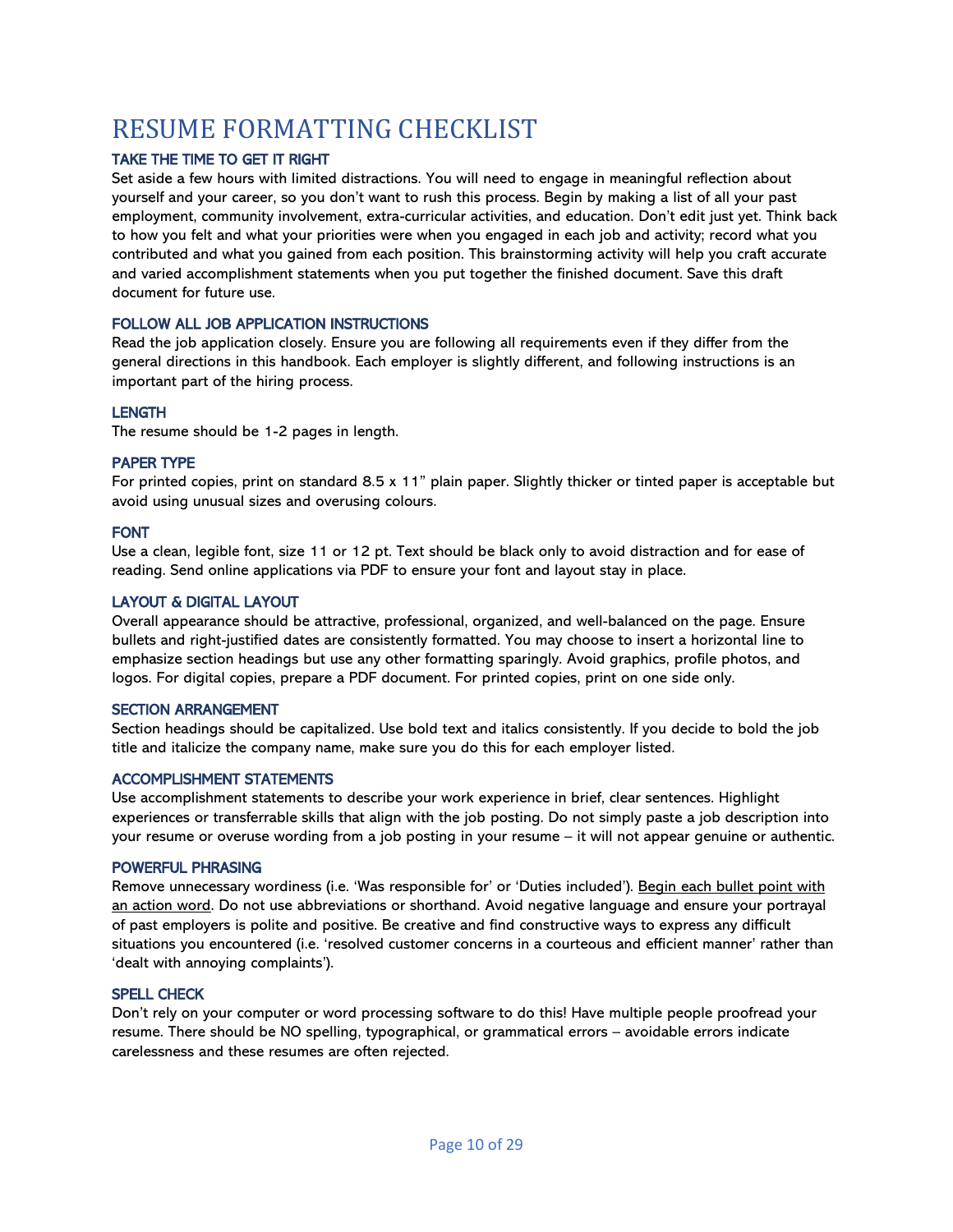# <span id="page-10-0"></span>THE COVER LETTER

#### <span id="page-10-1"></span>WHY COVER LETTERS ARE HELPFUL

The cover letter is your first chance to make a great impression – its purpose is to explain how your experiences relate to the job position and it motivates the employer to read your resume and give you a call for an interview. It also allows you to demonstrate knowledge about the company and explain how you are a good fit for the position requirements and the company's culture or mission.

The cover letter is a personal advertising tool and an opportunity to showcase your writing ability. The cover letter should be written in the first person (i.e., "I am applying for [...]"). Avoid passive language. Use "I am a dedicated salesperson" or "I have the skills to work effectively in sales" instead of "I think I could be considered a fairly dedicated salesperson."

You can find thousands of sample cover letters online. Although this can be a good source of inspiration and will give you an idea of what goes in each paragraph, avoid copying these letters verbatim! Your potential employer will be far more impressed by a simple and honest letter detailing what is special about YOU and what benefits you can bring to the company.

A common difficulty many students encounter when crafting a cover letter is listing many desirable career characteristics (i.e., leadership, time management, innovation, enthusiasm) without providing specific examples of these characteristics in action. Make a concrete connection between your personal attributes and how they will be an asset to the desired job. Without specific examples, these descriptors have little impact and seem insincere.

#### <span id="page-10-2"></span>GENERAL STRUCTURE FOR COVER LETTER (one page)

<Your header: name, telephone number, email address, LinkedIn profile URL, street address>

<Person or position to whom you're applying> <Department, Company> <Mailing address>

<"Re:" Job title and job identification number>

#### <Date>

<Dear Hiring Manager or the person/position to whom you're applying. Avoid using salutations like Mr. and Ms. that link to pronouns if you're not sure which pronoun to use>

#### First paragraph: Introduce yourself!

If the hiring manager could only read one paragraph about you, what would they need to know?

- 3-4 things
- Important skills, work experience, or volunteer experience that make you a good fit
- Academic background, GPA (optional, may not be necessary)
- Your connection to the company if applicable: belief in the mission, a social media post or news that caught your attention, or your connection to someone who works at the company

#### Second and third paragraphs: Show how you are a good match for the position

- The STAR approach: pick a situation from a previous work or volunteer experience that could relate to the company where you're applying (you can focus on the direct experience you have or skills from a situation that could transfer to the new job).
	- o Describe a Situation where you had to solve a problem or overcome a challenge.
	- $\circ$  Task: What needed to be done in this situation?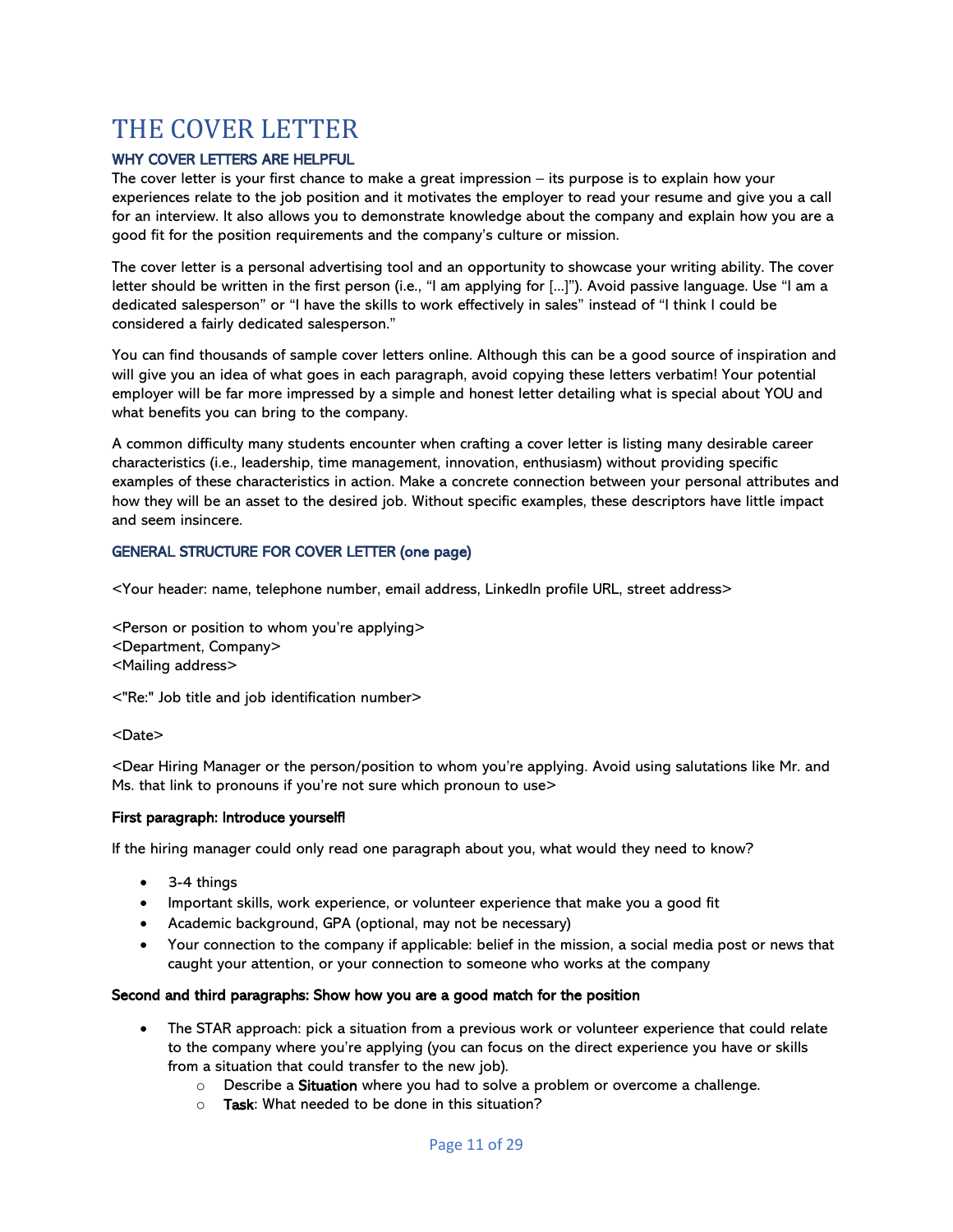- o **Action**: What specific actions did you take to solve the problem or overcome the challenge?
- $\circ$  Describe the specific Result or outcome that you had a part in creating.

#### [Click here for more information on the](about:blank) STAR approach:

• Accomplishment statements (See page 7)

#### Closing Paragraph

Now that you have explained why you are a good fit for the job, be sure to mention your excitement for the job. You can also include some closing thoughts on your applicability and compatibility with the job you are applying for.

- "Thank you in advance for considering my application. I look forward to hearing from you."
- "I'm excited about the potential of working with [company]. Please feel free to contact me at [telephone number] so we can discuss further."

<Signature, sign or type your name>

#### <span id="page-11-0"></span>ASK YOURSELF THESE QUESTIONS

What position are you applying for? o "I am excited to apply for the position of \_\_\_\_\_\_" is a simple and straightforward opening sentence.

#### What can you contribute?

 $\circ$  Tell the hiring manager what you will bring to the company if hired. The cover letter is not the place to tell the hiring manager how getting hired will benefit you – it is assumed you want the job to further your career, so overemphasizing the benefits to you will come across as self-focused to employers.

#### What are your qualifications?

o Be sure to emphasize training you've received at a previous job or volunteer actvity or during your degree (i.e. major research projects or presentations) that is relevant to the desired job. Read the job description or advertisement carefully and describe how you meet key qualifications.

#### How would past co-workers describe you?

 $\circ$  Someone who pays attention to detail? Who takes on feedback and integrates it into their work? Who has an ability to complete projects on time and on budget? Someone who can resolve customer concerns in a meaningful and professional way? Someone who willingly takes on additional assignments or projects to ensure the office runs smoothly?

 $\circ$  Think carefully about your past employment opportunities and volunteer experiences and take notes of tasks you were especially good at. Do not include qualifications or buzzwords that do not describe you.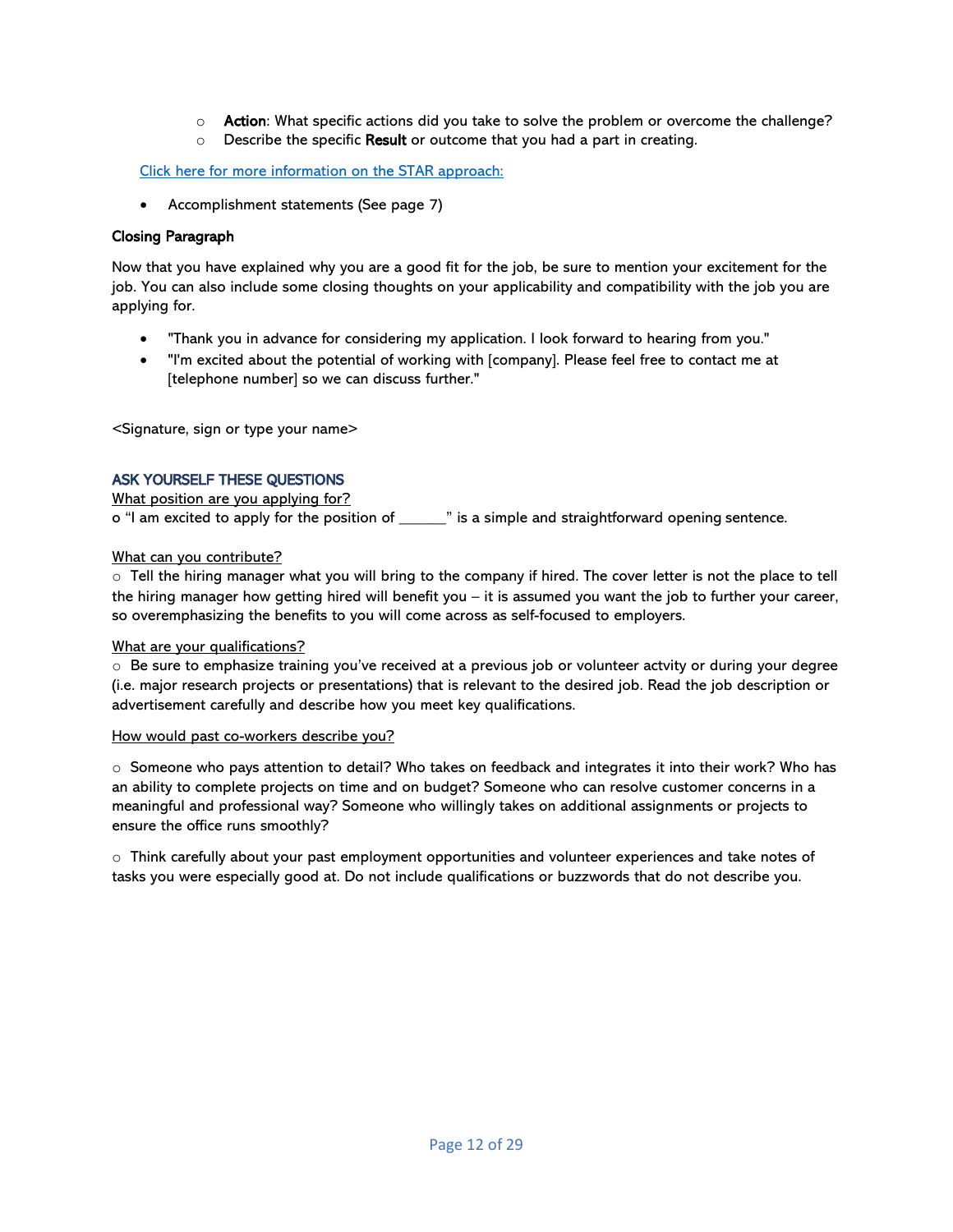# <span id="page-12-0"></span>RESUME RESOURCES

The following are examples of what chronological, functional, and combined resumes can look like. Please note many online examples list education at the bottom of the resume. If you're applying for a job in your field, it's important to include your education at the top of your resume – this will immediately let the employer know you have the education to qualify for the position.

[The Balance Careers](about:blank)

[My Perfect Resume](about:blank)

# <span id="page-12-1"></span>CANADIAN RESUME RESOURCES

#### <span id="page-12-2"></span>**CHRONOLOGICAL**

1. The following resource is from McGill University and comes in the form of a CV (Curriculum Vitae). On pages  $6 \& 7$  is an example of a chronological resume format which follows the basic Canadian structure: Education, Experience, Community Involvement, and Certifications.

**[McGill University CV Guide](about:blank)** 

2. [CLICK HERE](#page-16-0) to jump to resume samples at the end of this document. These samples were built by the MSVU Career Services.

#### <span id="page-12-3"></span>**FUNCTIONAL**

1. The following functional resume is from the Canadian job search site, Monster. This resource includes a visual representation and additional information on the strengths and weaknesses of a functional resume.

[Monster's Functional Resume Guide](about:blank)

2. [CLICK HERE](#page-20-0) to jump to resume samples at the end of this document. These samples were built by the MSVU Career Services.

#### <span id="page-12-4"></span>**COMBINED**

1. [CLICK HERE](#page-24-0) to jump to resume samples at the end of this document. These samples were built by the MSVU Career Services.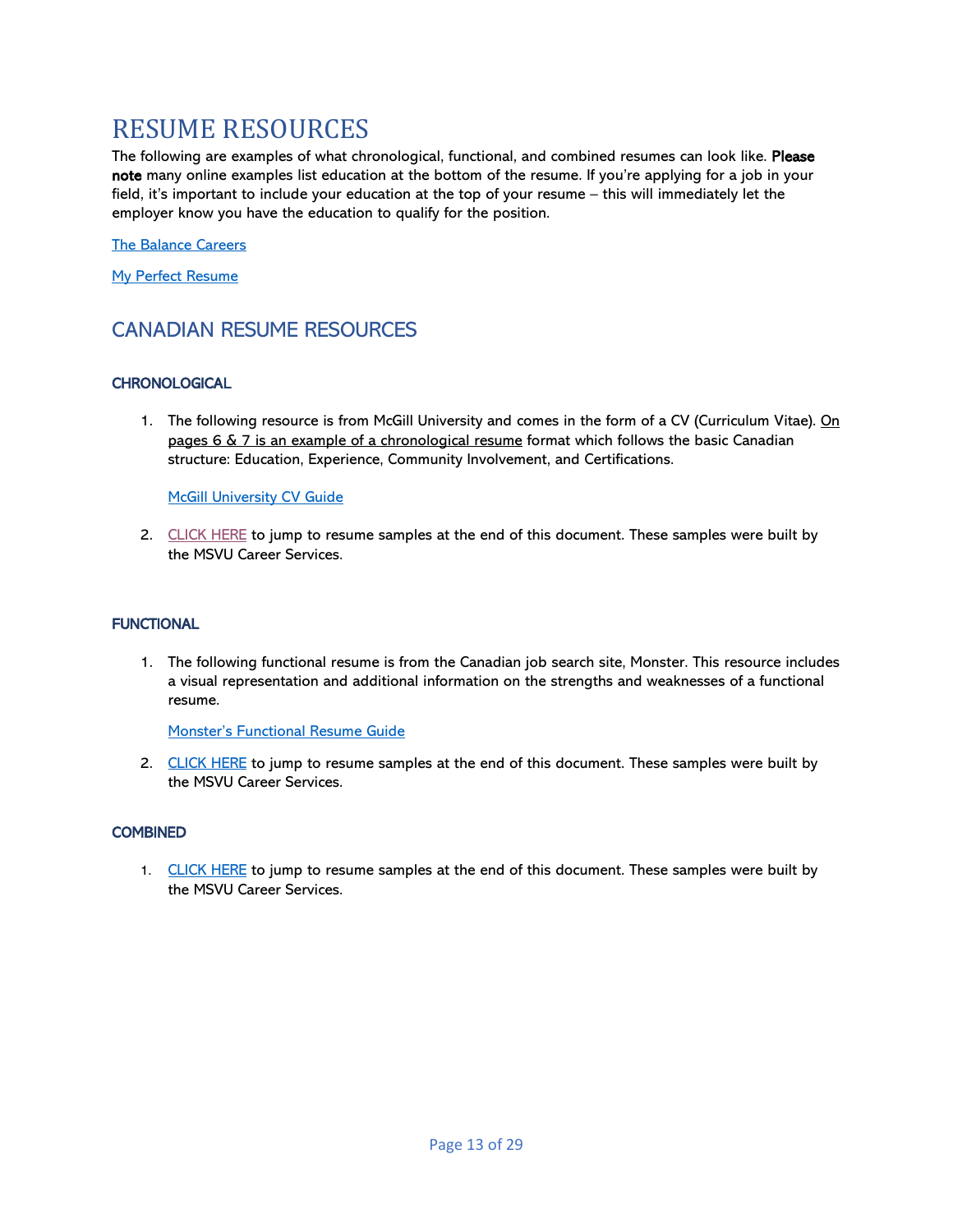# <span id="page-13-0"></span>SAMPLE COVER LETTER

# Jane Morriseau

78-A Pine Street East, Halifax, Nova Scotia 902.555.1212 / jane.morriseau@msvu.ca /<https://www.linkedin.com/in/janemorriseau>

\_\_\_\_\_\_\_\_\_\_\_\_\_\_\_\_\_\_\_\_\_\_\_\_\_\_\_\_\_\_\_\_\_\_\_\_\_\_\_\_\_\_\_\_\_\_\_\_\_\_\_\_\_\_\_\_\_\_\_\_\_\_\_\_\_\_\_\_\_\_\_\_\_\_\_\_\_\_\_\_\_\_\_\_\_

Human Resources Clothing Store 25 Main Street Halifax, Nova Scotia B3J 2D4

RE: Application for Salesperson – Competition #J274-799

May 1, 2021

Dear Hiring Manager,

I am interested in applying for the position of salesperson at Clothing Store. I've developed persuasive sales skills and cash handling experience as fundraising chair of the Business and Tourism Society. As student entering the third year of my Business and Tourism degree, my focus on economics and accounting has helped me understand the day-to-day routines needed to successfully manage a business.

The ability to keep organized and motivate others is important in a sales environment. In addition to my experience in fundraising, I acquired great multitasking and leadership skills through my involvement as a timekeeper at varsity basketball games and as a coach of a junior soccer team. When big outcomes were at stake – like maintaining fair play during an intense game or landing a major sponsor for our society's year-end gala – multitasking and leadership have helped me and my colleagues win the day.

I was impressed to see Clothing Store listed as one of Canada's Top 100 employers. I would love the opportunity to be a part of your company. I am available for an interview at your convenience. You can contact me at 902.555.1212 or via email at jane.morriseau@msvu.ca. I look forward to hearing from you.

Sincerely,

Jane Morriseau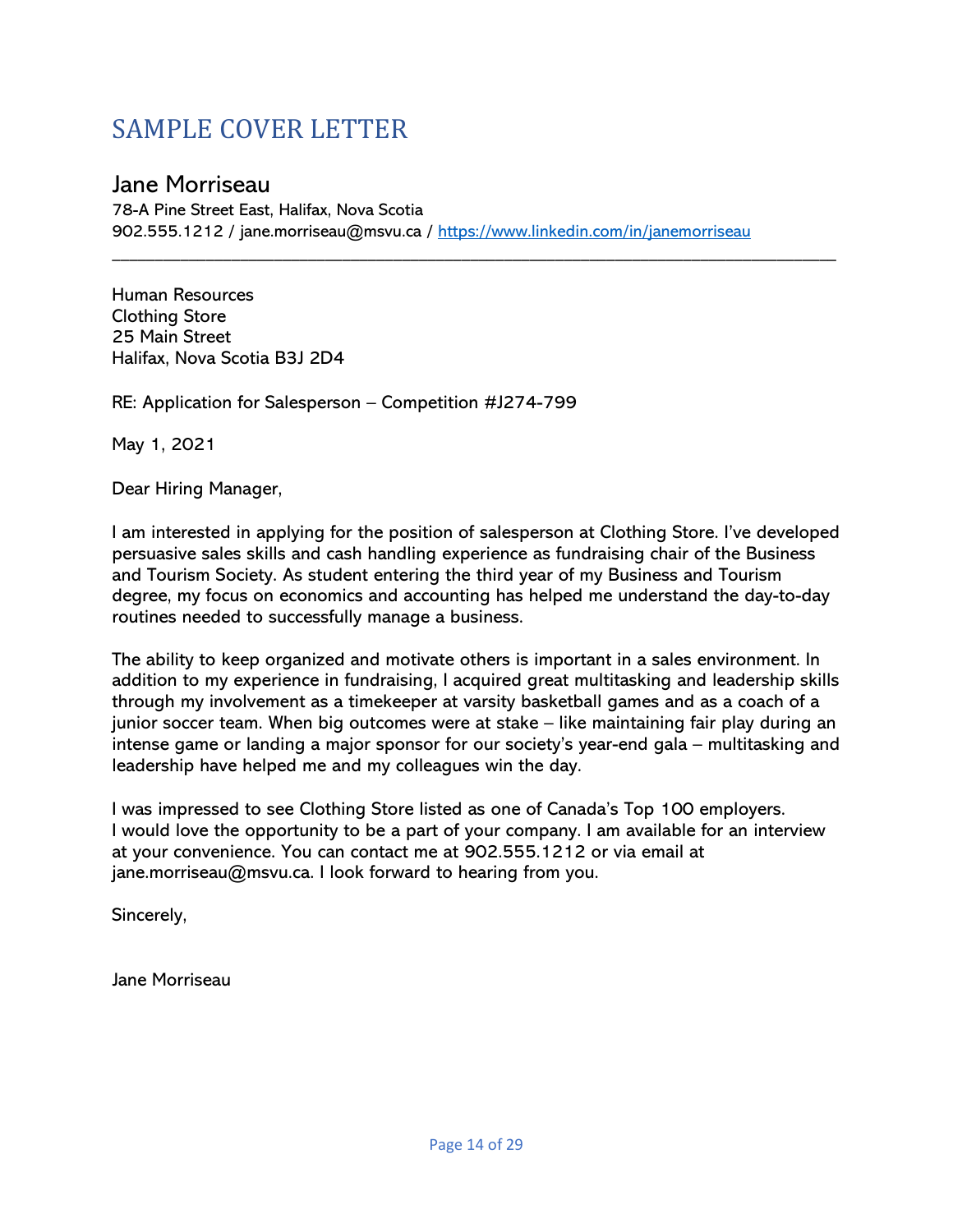# <span id="page-14-0"></span>ADDITIONAL RESOURCES

<span id="page-14-1"></span>To explore additional resources from Career Services, please visit the [Career Services Webpage](about:blank)

# **CAREERCONNECTS**

<span id="page-14-2"></span>Use your Mount email address and password to access Career Connects [http://careerconnects.msvu.ca.](http://careerconnects.msvu.ca/) If you have trouble getting into the system, contact IT&S helpdesk@msvu.ca for support.

#### JOB POSTINGS

Browse current job postings for local and international opportunities on Career Connects. On campus work positions are posted on Career Connects in August or early September for part-time work in the fall and winter terms and in March for full-time work in the summer term.

#### <span id="page-14-3"></span>CO-CURRICULAR RECORD

Your online Co-curricular Record validates the extracurricular activities you've participated in and the competencies you've earned during your time at the Mount. Your Co-curricular Record account on Career Connects produces a digital certificate you can download – a powerful tool to include in your summer or new graduate job search. Visit the MSVU Career Services website to learn more.

### <span id="page-14-4"></span>SOCIAL MEDIA

Discover information on upcoming Career Services workshops and job postings.

#### <span id="page-14-5"></span>**FACEBOOK**

[https://www.facebook.com/msvucareerservices](about:blank)

#### <span id="page-14-6"></span>INSTAGRAM

[https://www.instagram.com/msvucareers/](about:blank)

# <span id="page-14-7"></span>ALIGNING DATES TO THE RIGHT MARGIN OF THE RESUME

The most frustrating aspect of developing a resume is formatting. Likewise, correctly formatting the dates in your experience, education, certifications, etc. to the right margin of the resume. Luckily, there is an easy solution!

- 1. First, make sure you have the Ruler enabled in Microsoft Word by clicking View from the options at the top of the page. Then, check off the on Ruler checkbox.
- 2. Next, if you have already tried to format the dates by inserting multiple spaces or tabs, erase them.
- 3. Now that Margins are enabled in Word, you will notice the ruler and margins are displayed on the side and top of the document. You will also notice a tiny "L" icon at the top left of the screen. Click that icon until it becomes a backwards "L," like the photo below:



4. Click the beginning of the desired text that you want aligned to the right of the screen to mark the spot for later.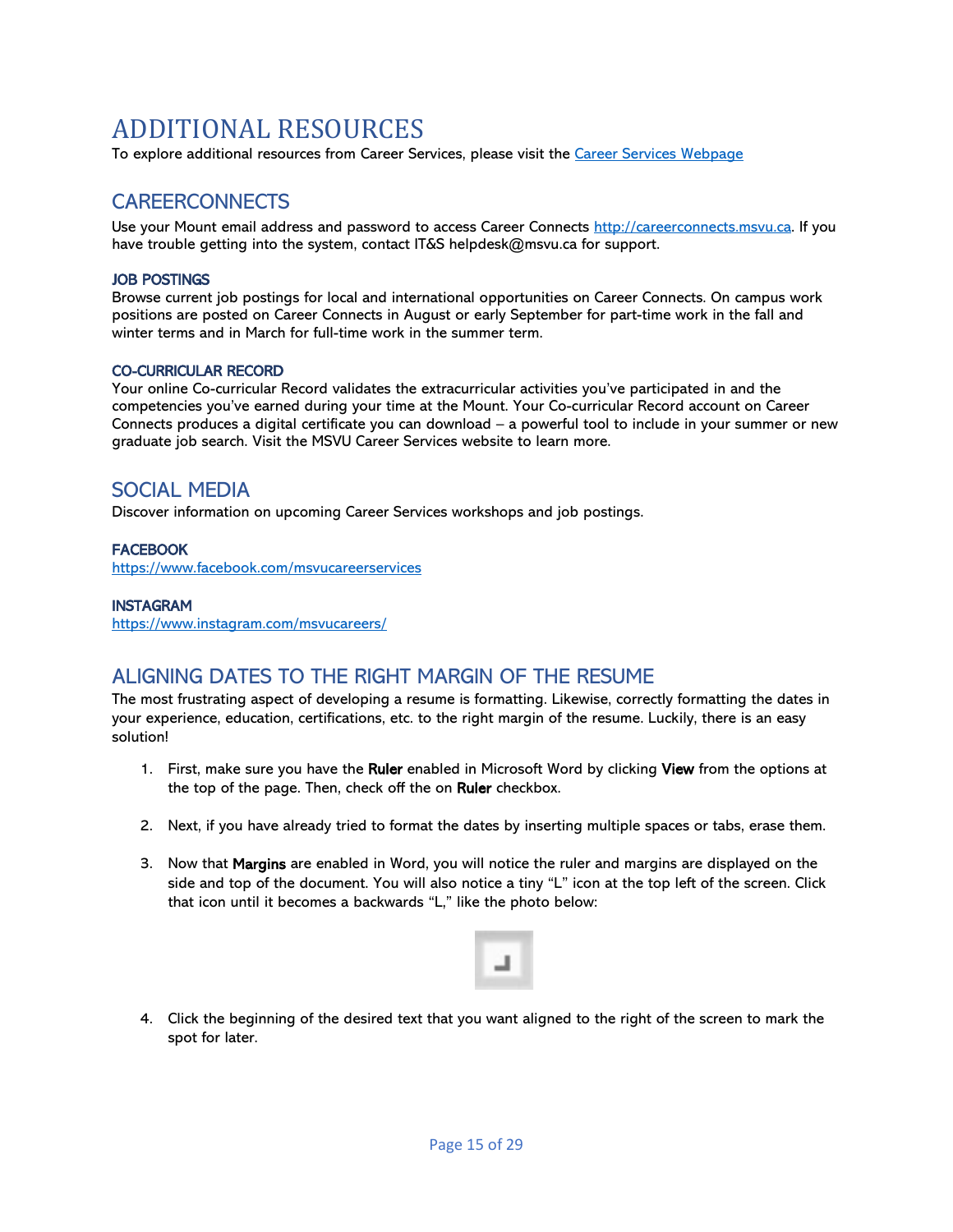

יישו

5. Now, click on the margin bar at the top of your screen and you will see a vertical bar that will mark where your backwards "L" is set on the margin.



6. Press "Tab" on your keyboard and the text that you selected in step 4 will now be aligned to the right side of the screen.

> nagement x, NS

Sept. 2018 - Present

7. Repeat steps 4, 5, and 6 for each set of dates you would like aligned to the right side of the screen.

For a video explanation of this technique, please [click here.](about:blank)

## <span id="page-15-0"></span>INSERT A HORIZONTAL LINE

Inserting a horizontal line in between the sections of your resume is a great way to visually break up the content. To click insert a horizontal line in Word, click on the Home tab and click on the Borders icon in the Paragraph section. Horizontal Line will be an option in the drop-down menu. You can also adjust the colour and size of the line.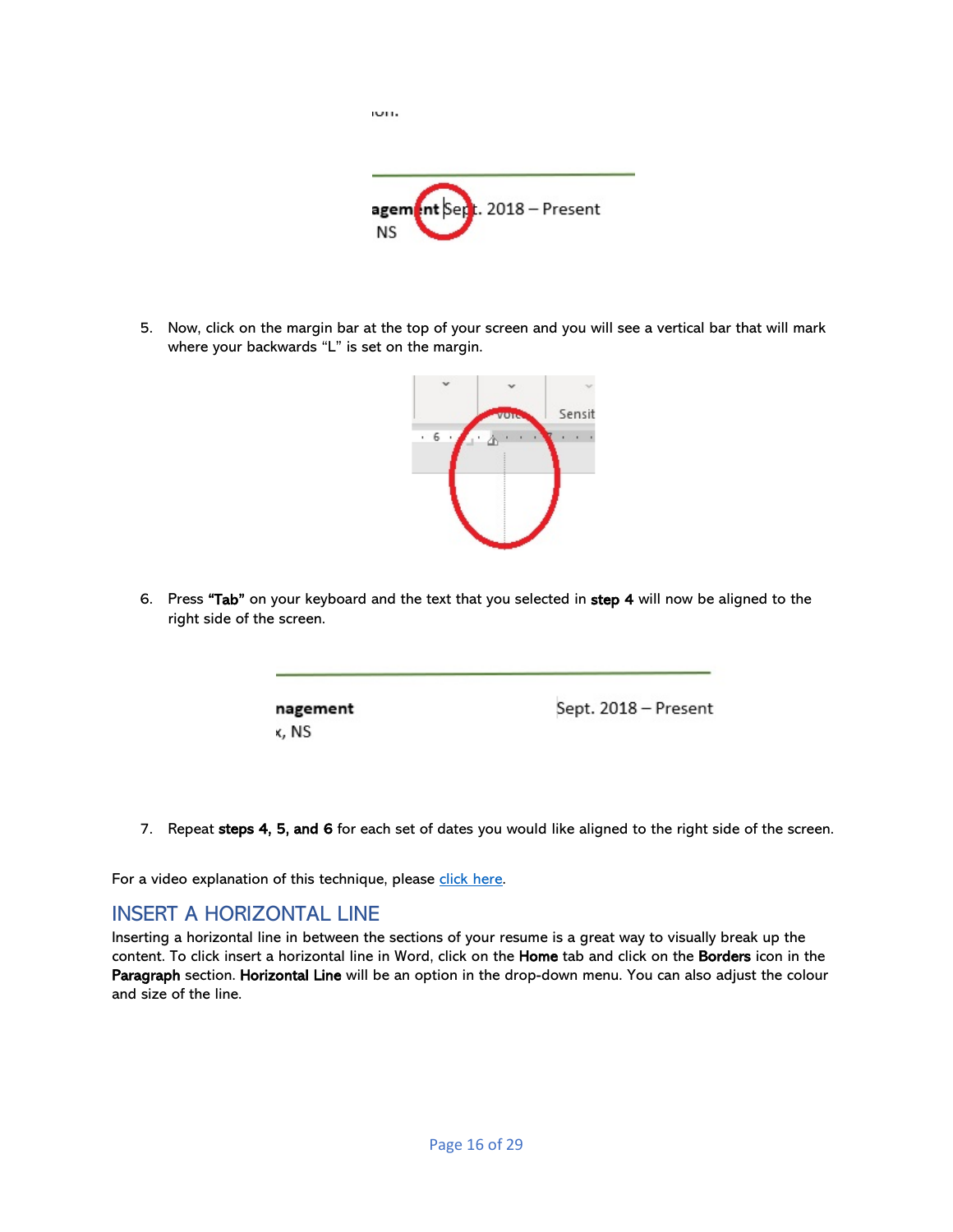# <span id="page-16-0"></span>SAMPLE RESUME 1– CHRONOLOGICAL Vivian Lin

902-123-4567 | vivian.lin123@msvu.ca | [linkedin.com/in/vivian-lin](about:blank) 166 Bedford Highway, Halifax, NS B3M 2J6

# EDUCATION

#### **Bachelor of Tourism & Hospitality Management** Sept. 2018 – Present

Mount Saint Vincent University, Halifax, NS

- Minor in Communication
- Dean's List (2019, 2020, 2021)

# WORK EXPERIENCE

McDonald's, Halifax, NS

- Displayed strong organizational skills by managing accurate cash flow
- Engaged with customers and responded to feedback and concerns
- Coordinated orders quickly and efficiently
- Maintained a clean environment for both customers and co-workers

#### **Tourism Education Alliance of the Maritimes (TEAM) Assistant Sept. 2018 - Sept. 2018 - Apr. 2019**

Mount Saint Vincent University, Halifax, NS

- Designed and coordinated print and social media materials for 2019 Leaders in Tourism, an annual fundraising event that attracts 700 supporters
- Helped manage a "thank you" campaign by writing and coordinating mailouts to partner organizations, sponsors, and supporters
- Updated and organized supporter information in Excel, for pre-event reach out in 2020

Café Chianti, Halifax, NS

- Checked inventory to make sure food and supplies were on hand three days in advance
- Set up and carried out pan station and grill station functions
- Cleaned stations and packaged and stored leftover food
- Trained new employees on Café Chianti protocols and team approaches

**Cashier Cashier 2019** – Present

**Line Cook May – Aug. 2018**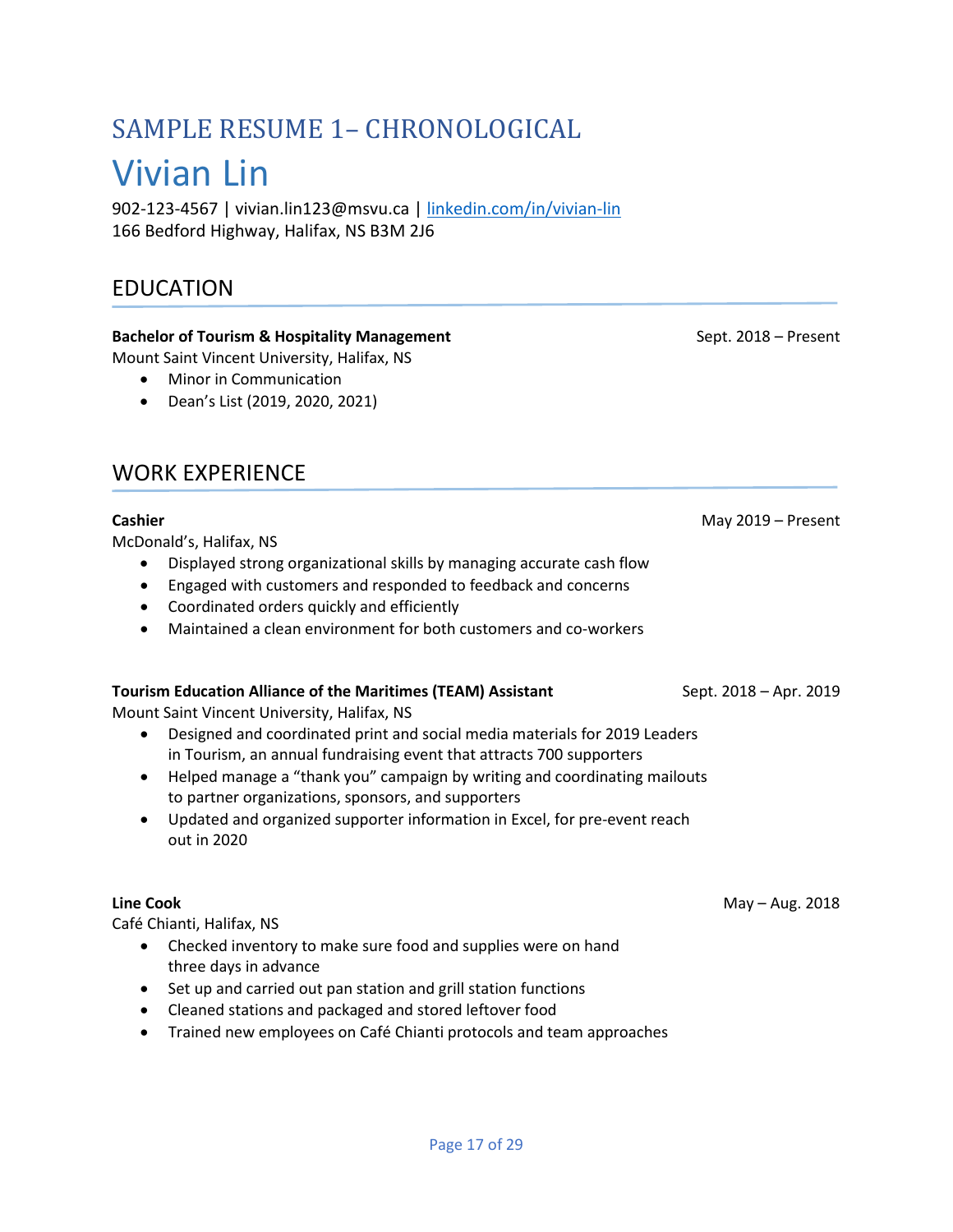# VOLUNTEER EXPERIENCE

#### **Text Communication Assistant (Remote Work)** Mach 2020 – Dec. 2020

Kids' Help Phone, Ottawa, ON

- Participated in a nationally recognized 30-hour training module to relay incoming texts from youth to assigned counsellors during the COVID-19 pandemic
- Conveyed a listening and open stance to youth when they contacted Kids' Help Phone via text
- Engaged in weekly and monthly coaching and psychoeducational sessions with my supervisors and work team

| <b>Orientation Leader</b>                                                   | Sept. 2020, Sept. 2019 |
|-----------------------------------------------------------------------------|------------------------|
| International Education Centre, Mount Saint Vincent University, Halifax, NS |                        |
| Welcomed international students preparing for the start of their first      |                        |
| academic term, following a peer support program model                       |                        |

- Liaised with students, orientation team members, and supervisors to address any complex questions or concerns
- Co-facilitated orientation via Microsoft Teams for students entering the online university setting during the COVID-19 pandemic

# CERTIFICATIONS & TRAINING

| <b>National Virtual Volunteer Onboarding Program</b><br>Kids' Help Phone           | <b>March 2020</b> |
|------------------------------------------------------------------------------------|-------------------|
| <b>Standard First Aid with CPR C + AED</b><br>St. John Ambulance                   | Dec. 2019         |
| <b>Food Hygiene Course</b><br>Department of Environment, Government of Nova Scotia | May 2018          |
| <b>WHMIS</b><br>Canadian Centre for Occupational Health and Safety                 | Dec. 2018         |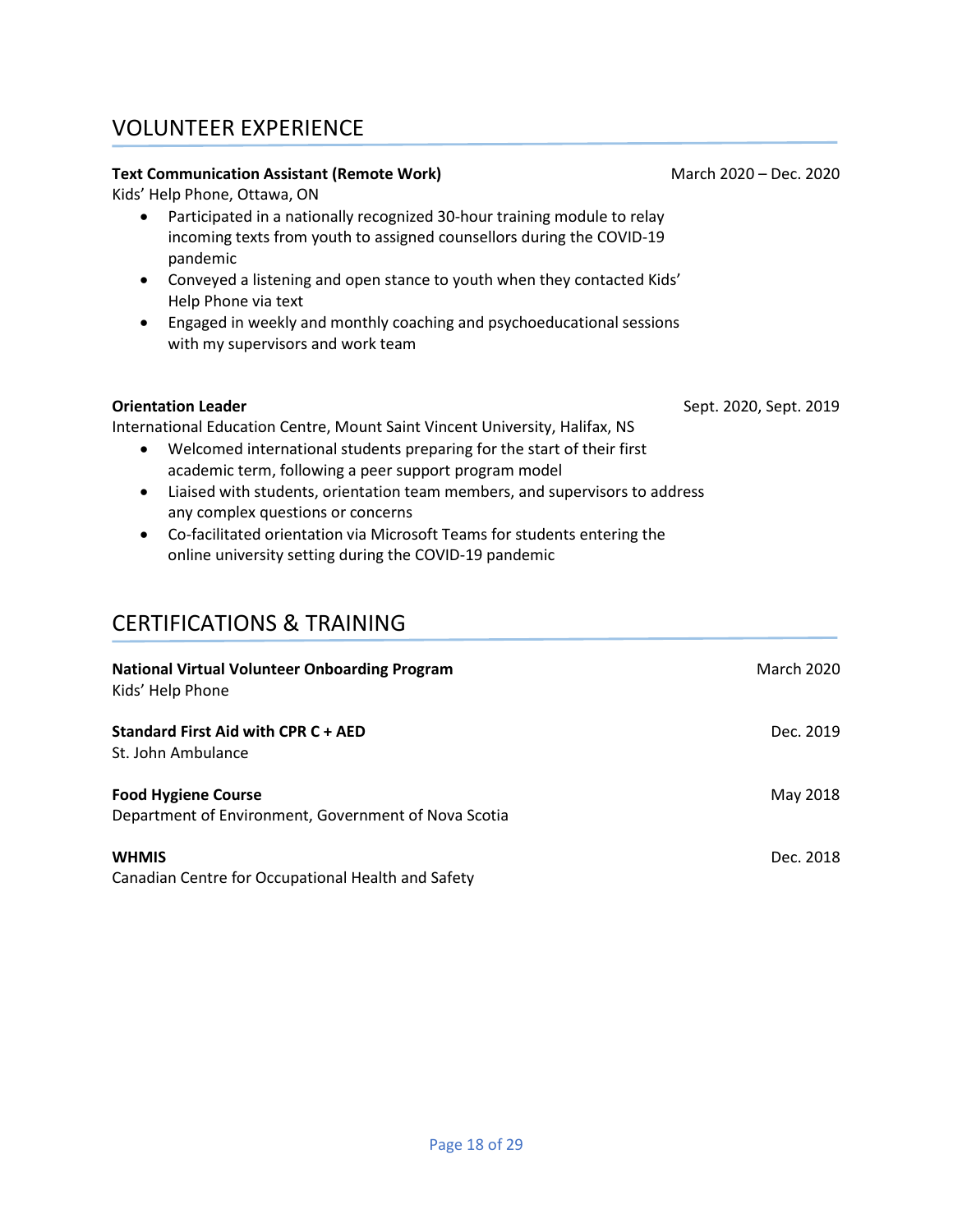# <span id="page-18-0"></span>SAMPLE RESUME 2– CHRONOLOGICAL

# John Smith

166 Bedford Highway, Halifax, NS B3M 2J6 (902) 555-5555 [johnsmithacccount@msvu.ca](about:blank)

# **Education**

Bachelor of Arts Degree - General Studies 2019 - 2021 Mount Saint Vincent University, Halifax, NS

- English Concentration
- Minors in Communication and Writing

Diploma in Information Technology – Systems Management/ Networking 2012 – 2014 Nova Scotia Community College, IT Campus, Halifax, NS

# Work Experience

Career Assistant Dec. 2020 – Present Mount Saint Vincent University, Halifax, NS

- Supported students with resume and cover letter development, job searching, and professional online portfolios.
- Wrote technical documentation and guides for resume and cover letter development.
- Created and implemented promotional material for events and workshops using Canva and MSVU social media.
- Updated MSVU Career Services website using WordPress.

InfoTech Solutions Incorporated, Dartmouth, NS

- Implemented a wide variety of technological solutions including Microsoft Office software, Windows 10 imaging, and Cisco Networking equipment.
- Installed network cabling that adhere to Nova Scotia electrical safety codes.
- Developed adaptive solutions that satisfied clients' needs both functionally and aesthetically.

IT Specialist July 2015 – Aug. 2018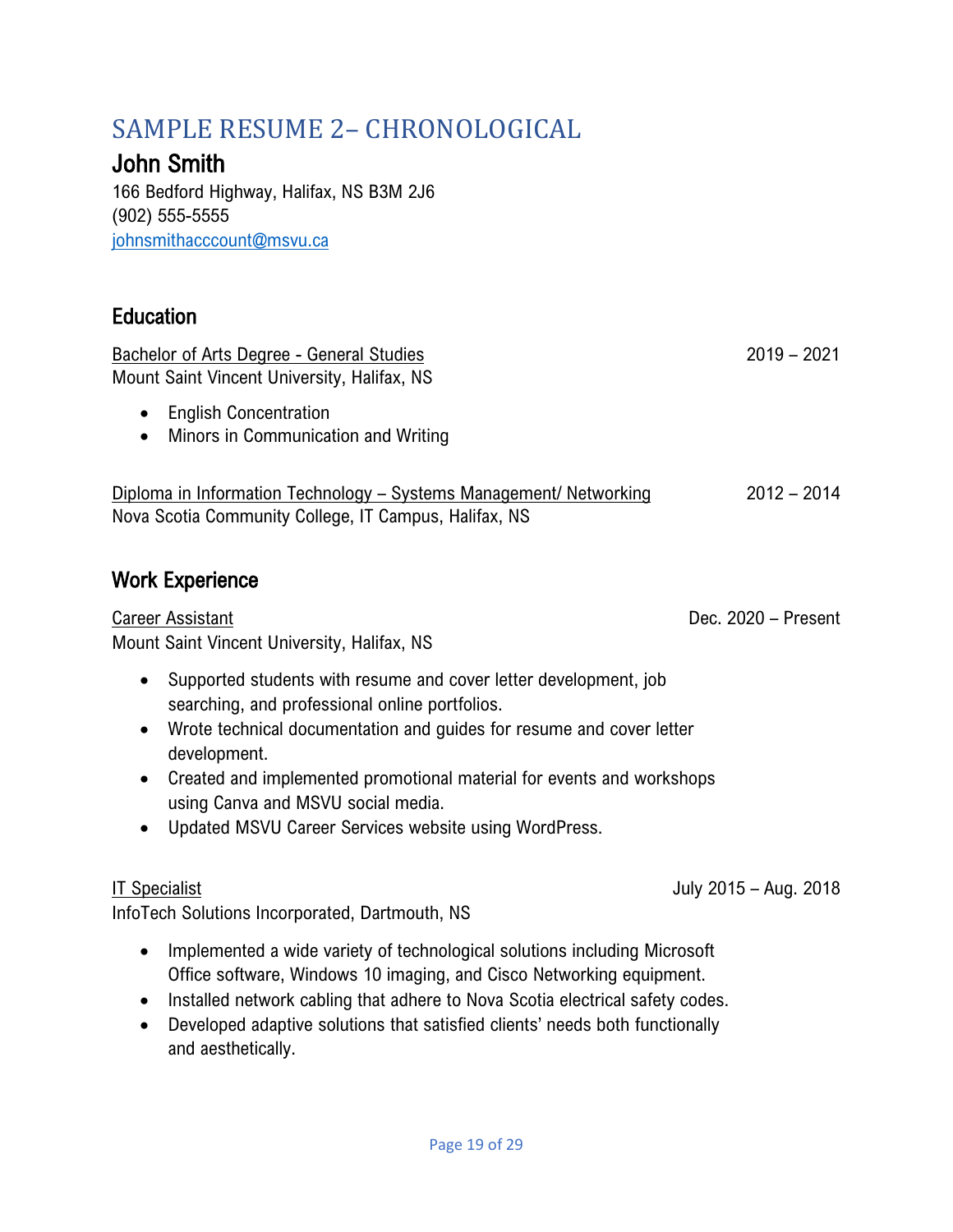SuperConvenient Convenience Store, Bedford, NS

- Focused on customer satisfaction and providing a pleasant experience.
- Maintained accurate cash flow, inventory, and business documentation.

# Community Involvement

Promotions Volunteer January 2020 Hope for Wildlife, Seaforth, NS

• Coordinated a campaign to raise awareness about wildlife rehabilitation as part of MSVU Caritas Day.

# Professional Development

Technical Writing Conference May 2020 Technical Document Writings Company

• Learned writing strategies for effective technical document creation to increase reader cohesion.

# Certifications and Training

TEFL Certification November 2020 ABC Company

• Certified to instruct international TEFL (Teaching English as a Foreign Language) and TESOL (Teaching English to Speakers of Other Languages) courses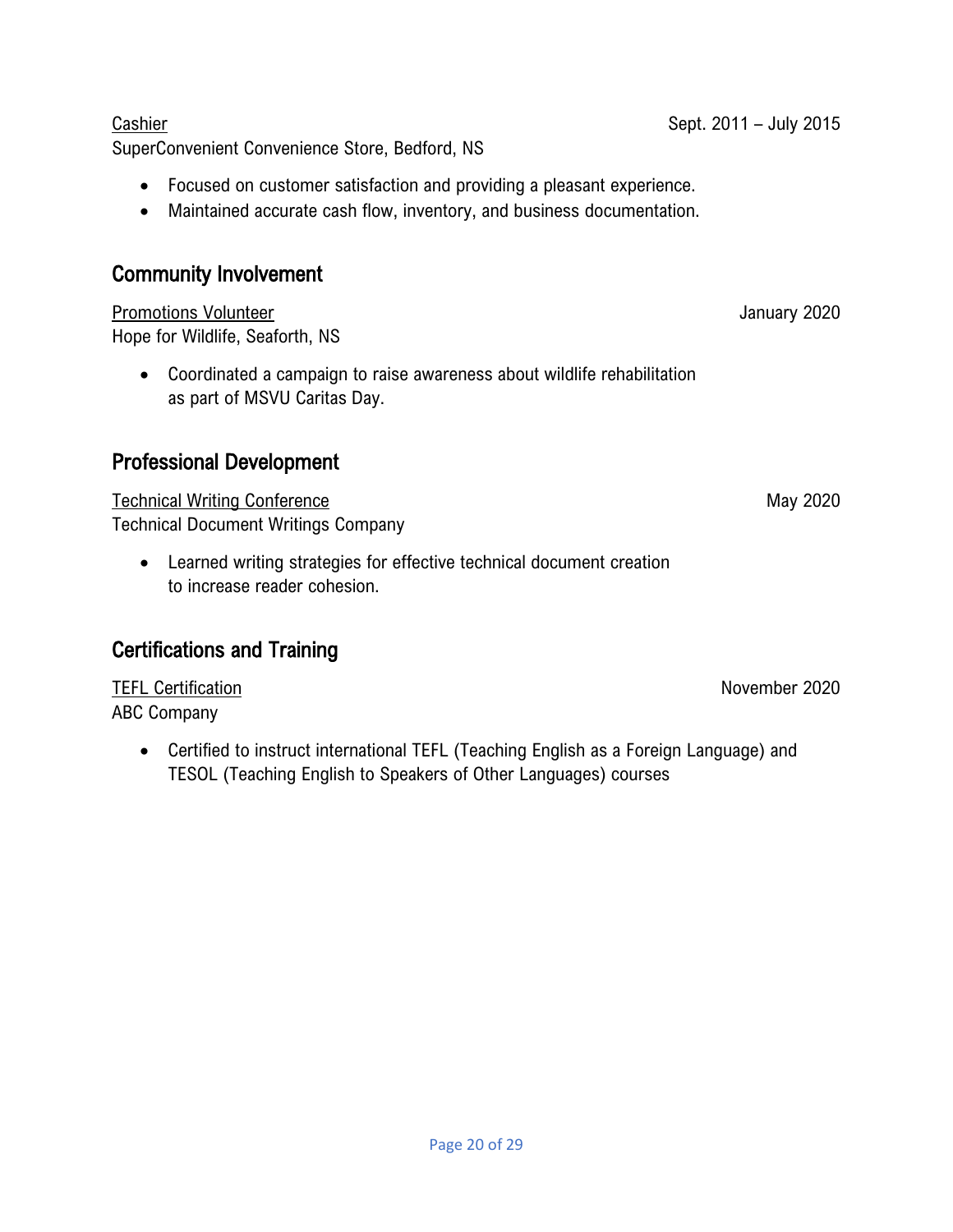# <span id="page-20-0"></span>SAMPLE RESUME 1– FUNCTIONAL Vivian Lin

902-123-4567 | vivian.lin123@msvu.ca | [linkedin.com/in/vivian-lin](about:blank) 166 Bedford Highway, Halifax, NS B3M 2J6

# OBJECTIVE

As a student completing my Bachelor of Business and Tourism Hospitality Management at Mount Saint Vincent University, I am seeking full-time summer employment with a hotel where I can engage with team members and visitors and grow as a hospitality professional.

## EDUCATION

### **Bachelor of Tourism and Hospitality Management** Sept. 2018 – Present

Mount Saint Vincent University, Halifax, NS

- Minor in Communication
- Dean's List (2019, 2020, 2021)

### **SKILLS**

#### **Customer Service**

- Able to respond to customers' feedback, complaints, or urgent situations following organization protocols and standards
- Championed COVID-19 pandemic safety measures with work teams and customers
- Volunteer experience helping people new to Halifax and Canada feel more at ease
- Fluent in English, French and Mandarin

#### **Time Management**

- Performed well in high energy fast food and restaurant settings
- Coordinated food orders quickly and accurately, working in a team format
- Checked inventory to make sure food and supplies were on hand three days in advance

#### **Administration and Marketing**

- Proficient in using MS Office Suite Word, Excel, PowerPoint, Teams
- Helped manage a fundraising event thank you campaign by writing and coordinating letters and emails to partner organizations, sponsors, and supporters
- Designed and coordinated print and social media materials for a fundraising event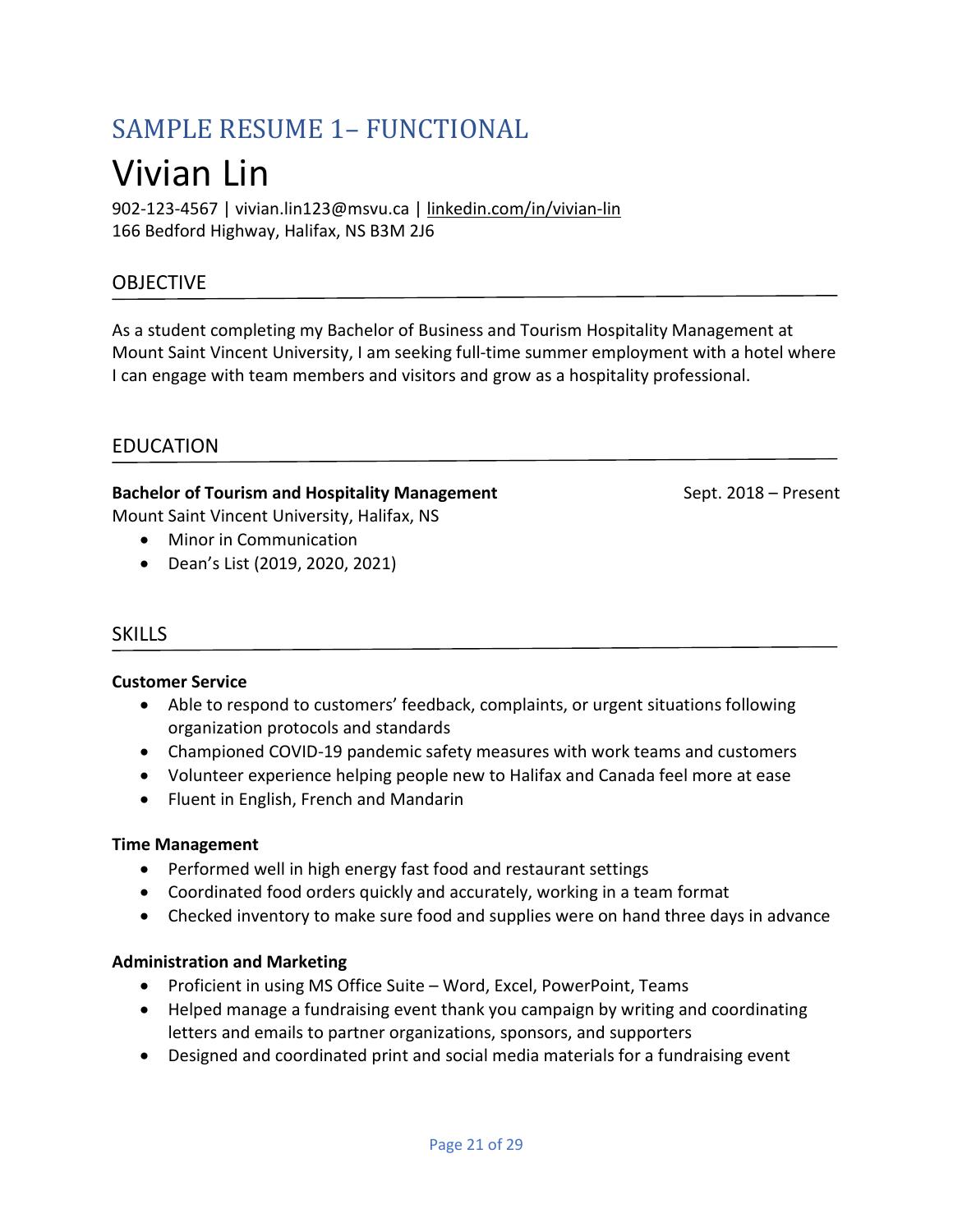#### **Certifications and Training**

- National Virtual Volunteer Onboarding Program (March 2020)
- Standard First Aid with CPR C + AED, St. John Ambulance (Dec. 2018)
- Food Hygiene Course, Government of Nova Scotia (May 2018)
- WHMIS, Canadian Centre for Occupational Health and Safety (Dec. 2017)

### WORK EXPERIENCE

| <b>Cashier and Cook</b><br>McDonald's, Halifax, NS                                                                 | May $2020$ – Present   |
|--------------------------------------------------------------------------------------------------------------------|------------------------|
| <b>Tourism Education Alliance of the Maritimes (TEAM) Assistant</b><br>Mount Saint Vincent University, Halifax, NS | Sept. 2019 – Apr. 2020 |
| <b>Line Cook</b><br>Café Chianti, Halifax, NS                                                                      | May $-$ Aug. 2019      |
| <b>VOLUNTEER EXPERIENCE</b>                                                                                        |                        |
| <b>Text Communication Assistant (Remote Work)</b><br>Kids' Help Phone, Ottawa, ON                                  | March 2020 - Dec. 2020 |

### **Orientation Leader** Sept. 2020, Sept. 2019 International Education Centre Mount Saint Vincent University, Halifax, NS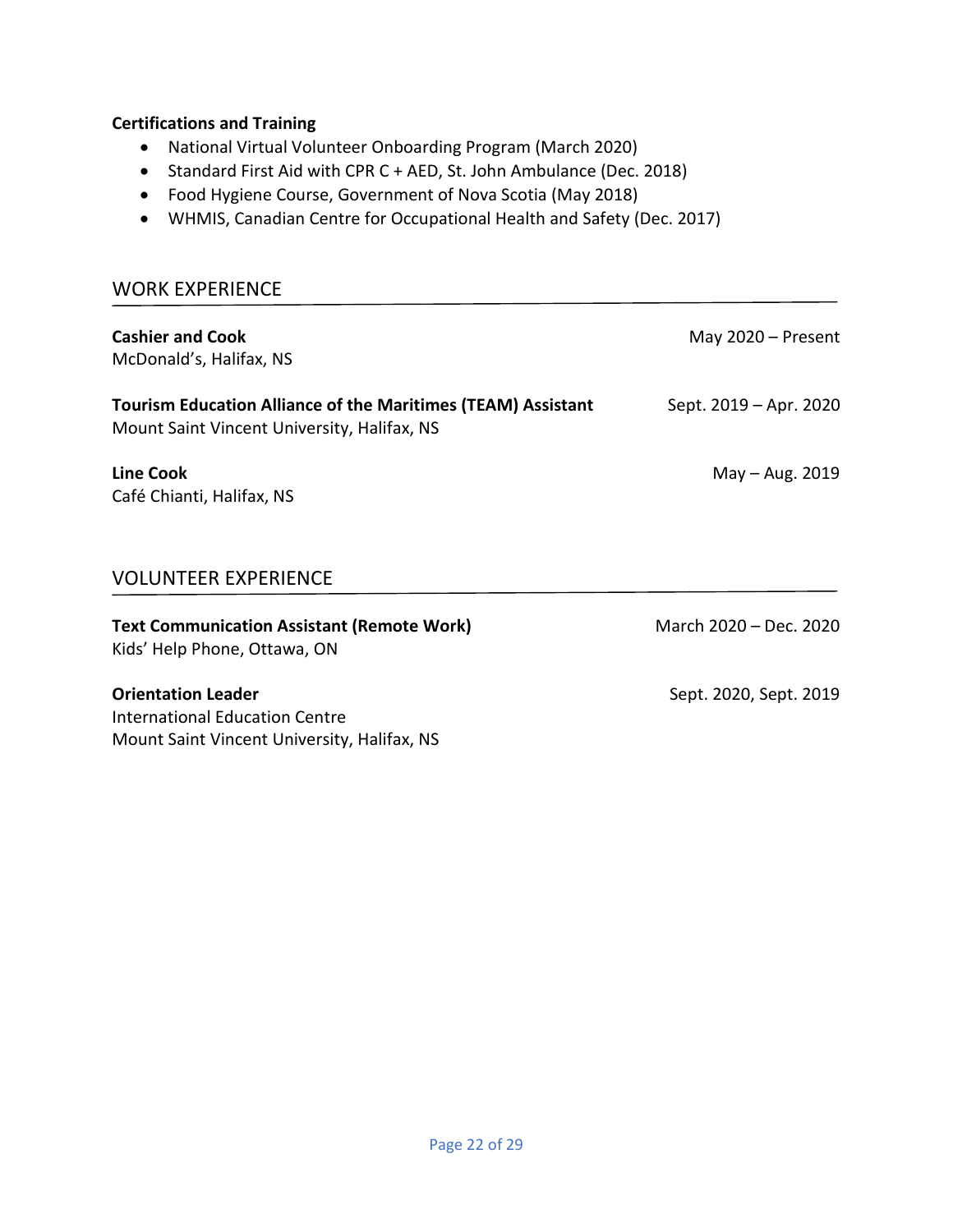# <span id="page-22-0"></span>SAMPLE RESUME 2– FUNCTIONAL

# John Smith

166 Bedford Highway, Halifax, NS B3M 2J6 (902) 555-5555 [johnsmithacccount@msvu.ca](about:blank)

# Profile

I'm a recent graduate from Mount Saint Vincent University with a Bachelor of Arts focused on English, communication, and writing and I'm ready to embrace a new career in technical writing. I'm passionate about clear communication: I have 5 years' experience engaging with customers in the retail industry and I'm a certified TESOL (Teaching English to Speakers of Other Languages) instructor.

# Education

Bachelor of Arts Degree - General Studies 2019 - 2021 Mount Saint Vincent University, Halifax, NS

- English Concentration
- Minors in Communication and Writing

# **Skills**

Communication

- Experience writing technical documents and guides for department and client use.
- Able to adapt to a range of client learning styles.
- Paid experience coaching peers to improve their writing and communication skills.

# Technical Skills

- Information technology expertise in Microsoft Office, Cisco Networking Equipment, Windows, Linux, and Mac OS.
- Video conferencing software: Microsoft Teams, Blackboard Collaborate, Zoom, Discord, and Skype.
- Graphic design experience with Adobe Photoshop and InDesign, GIMP, and Canva.
- Created promotion campaigns using Facebook and Instagram.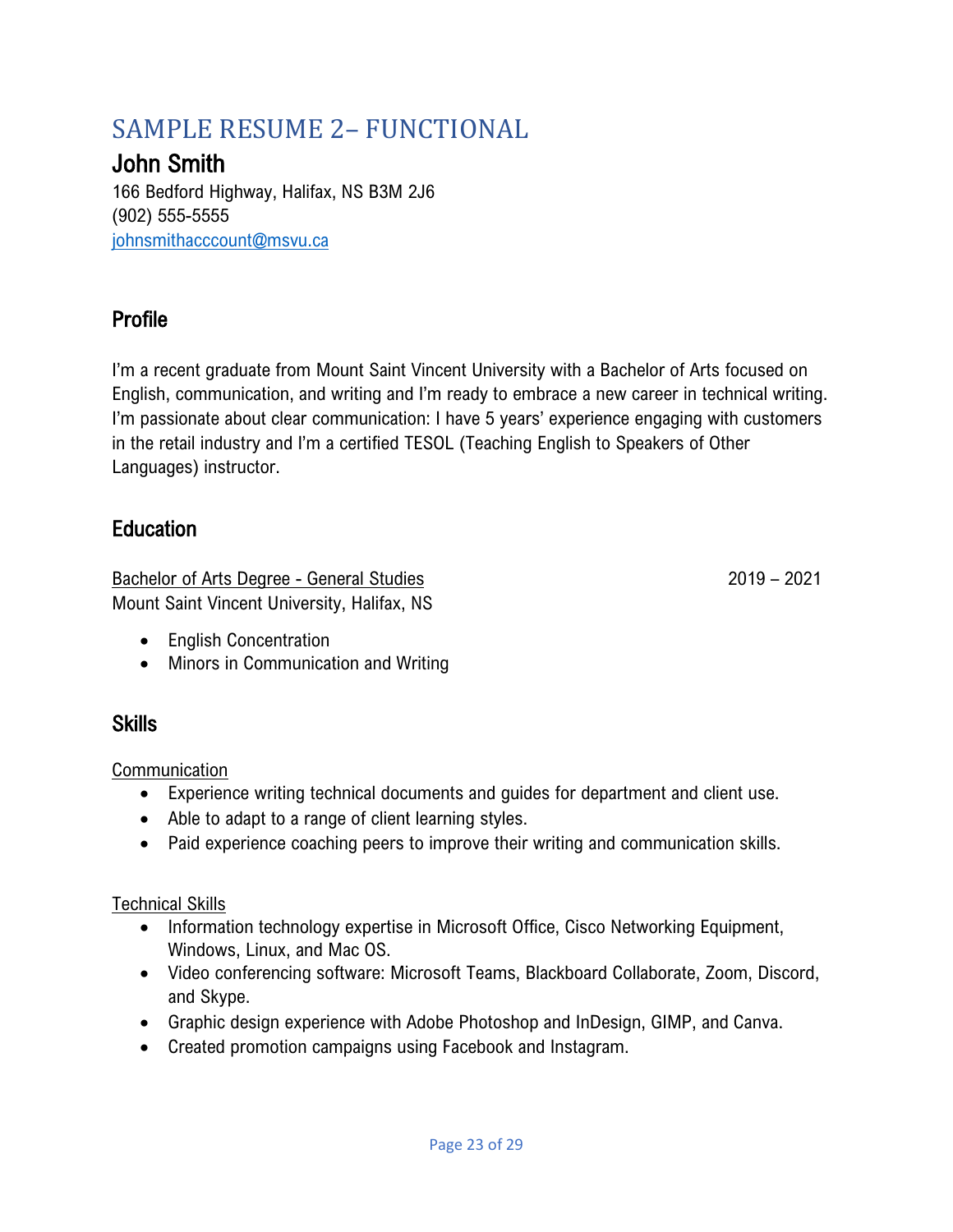Client Support

- Quickly recognized client needs and developed meaningful solutions.
- Researched and applied new resources as part of support roles.
- Demonstrated adaptive pacing when supporting peers develop resumes, cover letters, and professional online portfolios.

# Work Experience

| <b>Career Assistant</b><br>Mount Saint Vincent University, Halifax NS | Dec. 2020 - March 2021 |
|-----------------------------------------------------------------------|------------------------|
| <b>IT Specialist</b><br>InfoTech Solutions Incorporated               | July 2015 - Aug. 2018  |
| Cashier<br>SuperConvenient Convenience Store                          | Sept. 2011 - July 2015 |

# Community Involvement

Promotions Volunteer January 2020 Hope for Wildlife, Seaforth, NS

• Coordinated a campaign to raise awareness about wildlife rehabilitation as part of Mount Saint Vincent University Caritas Day.

# Professional Development

Technical Writing Conference May 2020

Technical Document Writings Company, Halifax, NS

• Learned writing strategies for effective technical document creation to increase reader cohesion.

# Certifications and Training

TEFL Certification November 2020

ABC Company

• Certified to instruct international TEFL (Teaching English as a Foreign Language) and TESOL (Teaching English to Speakers of Other Languages) courses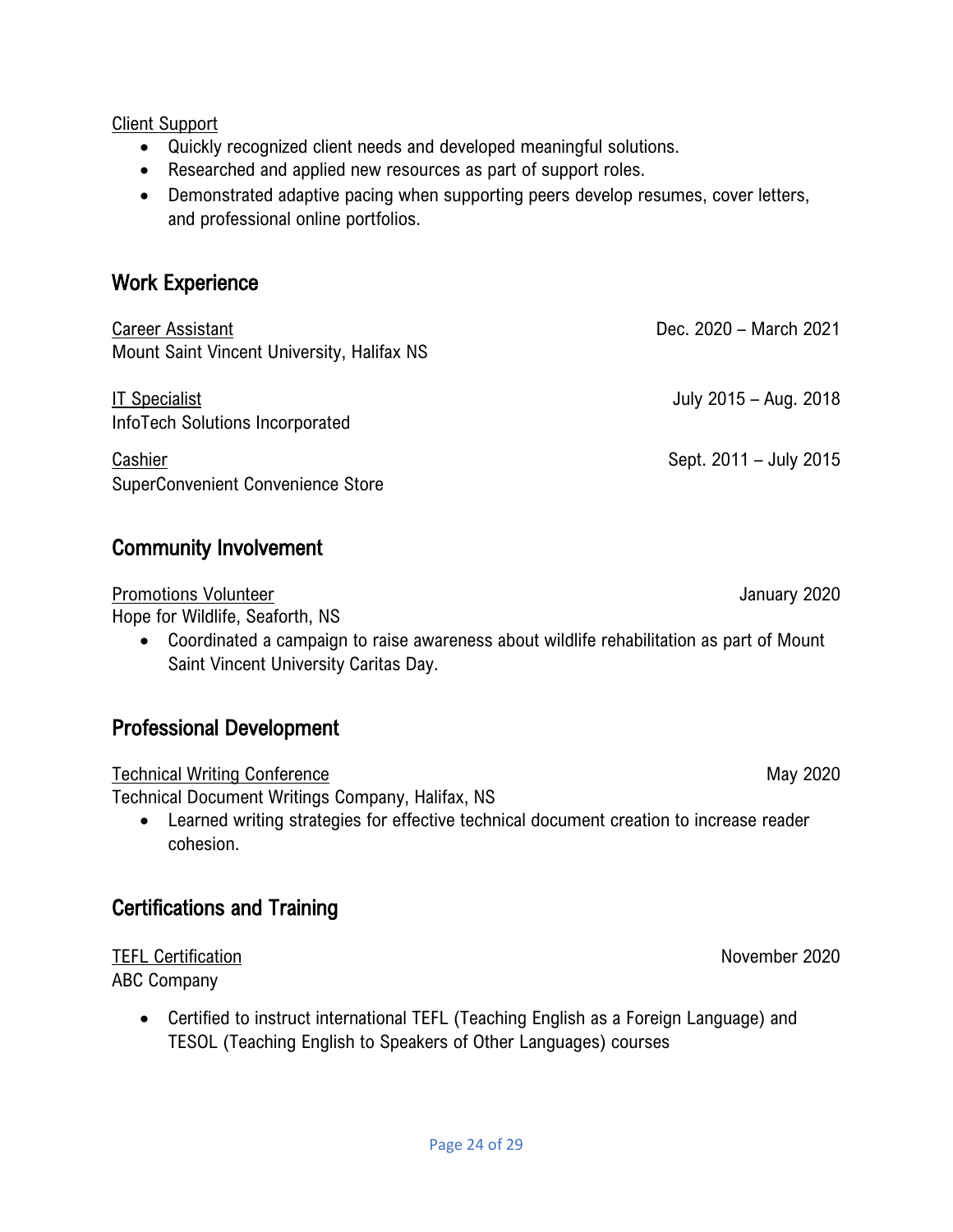# <span id="page-24-0"></span>SAMPLE RESUME 1– COMBINED Vivian Lin

902-123-4567 | vivian.lin123@msvu.ca | [linkedin.com/in/vivian-lin](about:blank) 166 Bedford Highway, Halifax, NS B3M 2J6

# SUMMARY

As a student completing my Bachelor of Business and Tourism Hospitality Management at Mount Saint Vincent University, I am seeking full-time summer employment with a hotel where I can engage with team members and visitors and grow as a hospitality professional.

# EDUCATION

#### **Bachelor of Tourism & Hospitality Management** Sept. 2018 – Present Mount Saint Vincent University, Halifax, NS

• Minor in Communication

# **SKILLS**

- Able to respond to customers' feedback, complaints, or urgent situations following organization protocols and standards
- Championed COVID-19 pandemic safety measures with work teams and customers
- Volunteer experience helping people new to Halifax and Canada feel more at ease
- Fluent in English, French and Mandarin

# WORK EXPERIENCE

### **Cashier** May 2019 – Present

McDonald's, Halifax, NS

- Displayed strong organizational skills by managing accurate cash flow
- Engaged with customers and responded to feedback and concerns
- Coordinated orders quickly and efficiently
- Maintained a clean environment for both customers and co-workers

# **Tourism Education Alliance of the Maritimes (TEAM) Assistant** Sept. 2018 – Apr. 2019

Mount Saint Vincent University, Halifax, NS

• Designed and coordinated print and social media materials for 2019 Leaders in Tourism, an annual fundraising event that attracts 700 supporters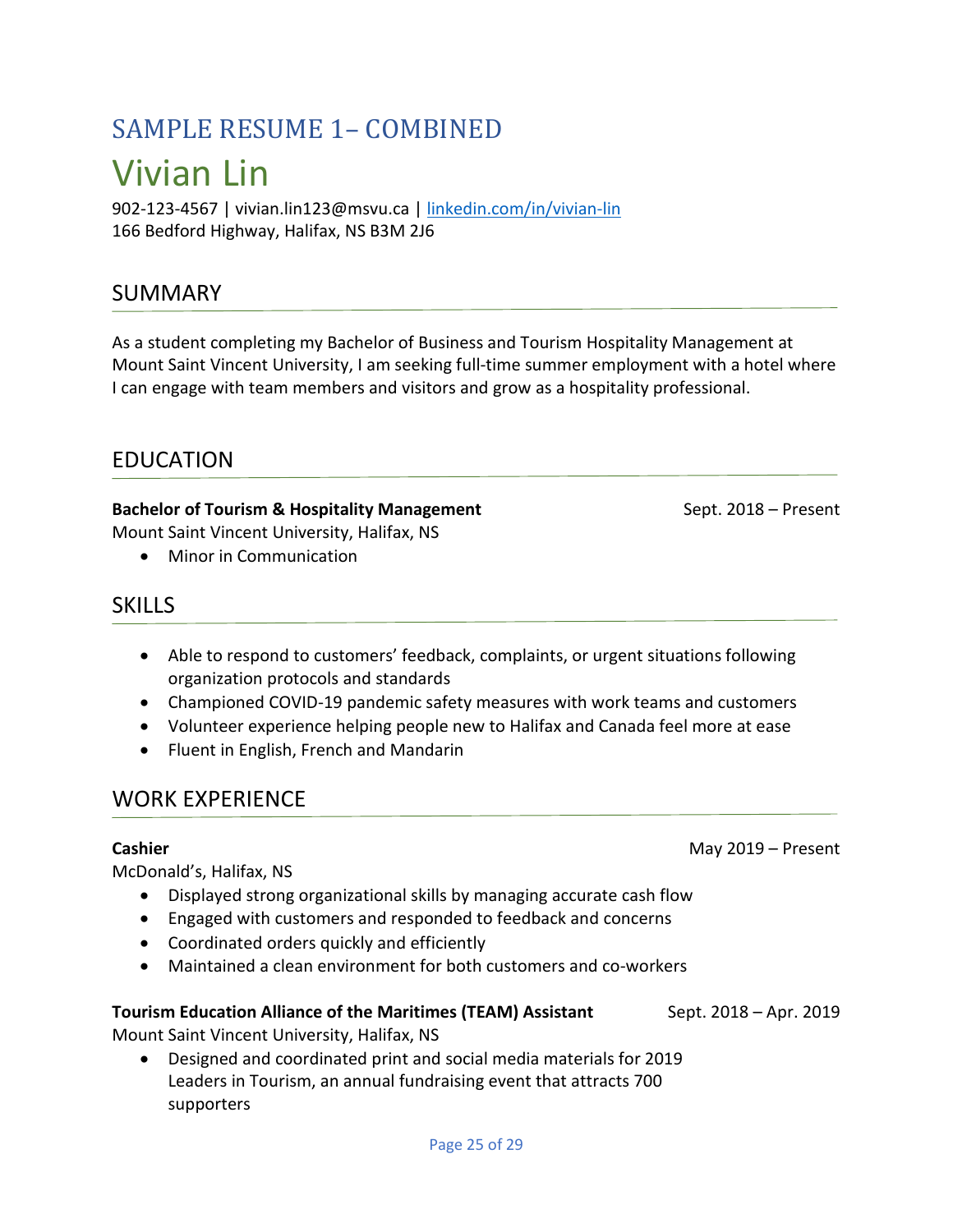- Helped manage a "thank you" campaign by writing and coordinating mailouts to partner organizations, sponsors, and supporters
- Updated and organized supporter information in Excel, for pre-event reach out in 2020

Café Chianti, Halifax, NS

- Checked inventory to make sure food and supplies were on hand three days in advance
- Set up and carried out pan station and grill station functions
- Cleaned stations and packaged and stored leftover food
- Trained new employees on Café Chianti protocols and team approaches

# VOLUNTEER EXPERIENCE

| <b>Text Communication Assistant (Remote Work)</b><br>Kids' Help Phone, Ottawa, ON<br>Participated in a nationally recognized 30-hour training module to<br>$\bullet$<br>relay incoming texts from youth to assigned counsellors during the<br>COVID-19 pandemic<br>Conveyed a listening and open stance to youth when they contacted<br>$\bullet$<br>Kids' Help Phone via text<br>Engaged in weekly and monthly coaching and psychoeducational<br>$\bullet$<br>sessions with my supervisors and work team | March 2020 - Dec. 2020 |
|-----------------------------------------------------------------------------------------------------------------------------------------------------------------------------------------------------------------------------------------------------------------------------------------------------------------------------------------------------------------------------------------------------------------------------------------------------------------------------------------------------------|------------------------|
| <b>Orientation Leader</b><br>International Education Centre, Mount Saint Vincent University, Halifax, NS<br>Welcomed international students preparing for the start of their first<br>$\bullet$<br>academic term, following a peer support program model<br>Liaised with students, orientation team members, and supervisors to<br>$\bullet$<br>address any complex questions or concerns                                                                                                                 | Sept. 2019             |
| <b>LICENSES AND CERTIFICATIONS</b>                                                                                                                                                                                                                                                                                                                                                                                                                                                                        |                        |
| Standard First Aid with CPR C + AED<br>St. John Ambulance                                                                                                                                                                                                                                                                                                                                                                                                                                                 | Dec. 2019              |
| <b>Food Hygiene Course</b><br>Department of Environment, Government of Nova Scotia                                                                                                                                                                                                                                                                                                                                                                                                                        | May 2018               |
| <b>WHMIS</b><br>Canadian Centre for Occupational Health and Safety                                                                                                                                                                                                                                                                                                                                                                                                                                        | Dec. 2017              |

**Line Cook** May – Aug. 2018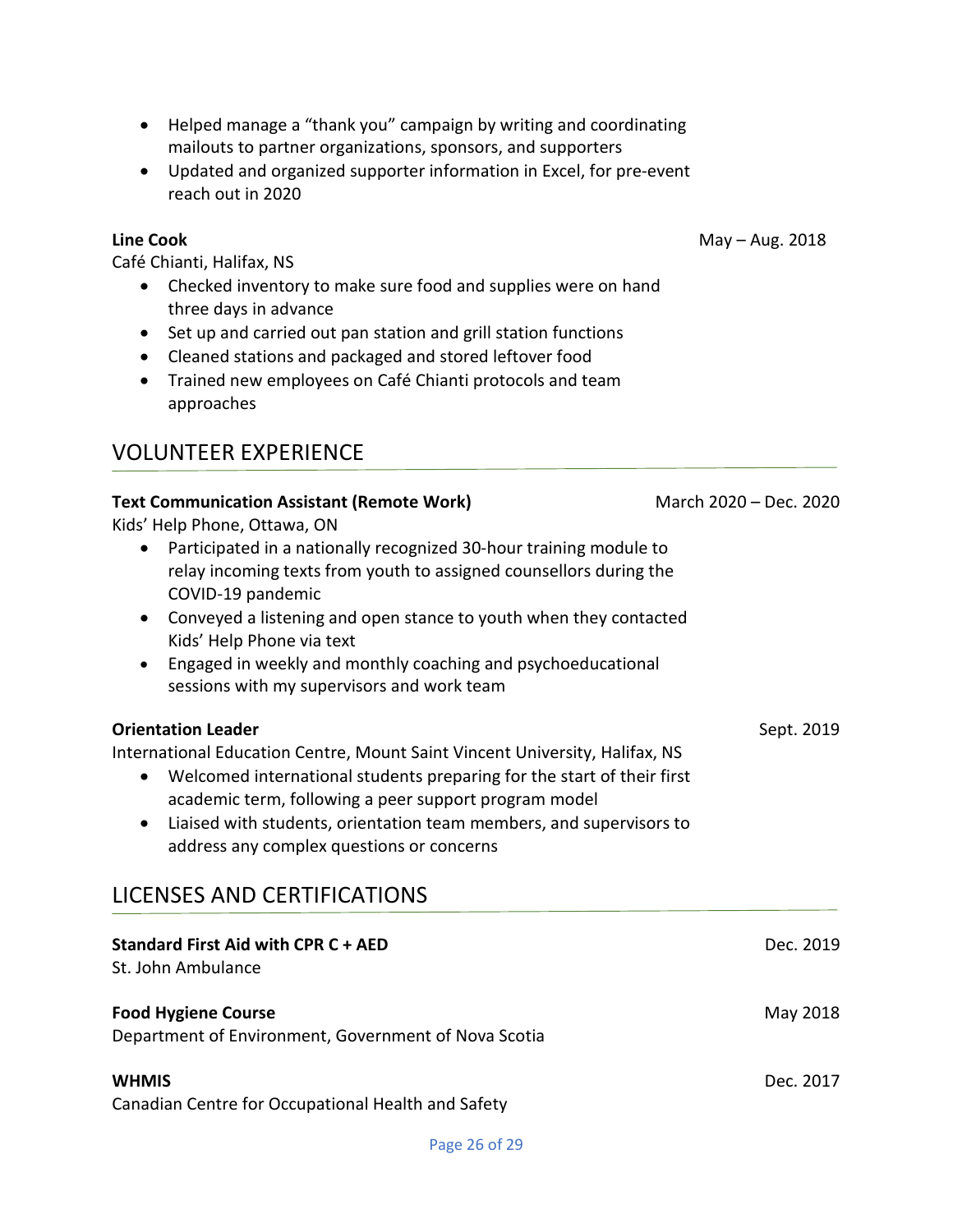# <span id="page-26-0"></span>SAMPLE RESUME 2– COMBINED

# John Smith

166 Bedford Highway, Halifax, NS B3M 2J6 (902) 555-5555 [johnsmithacccount@msvu.ca](about:blank)

# Profile

I'm a recent graduate from Mount Saint Vincent University with a Bachelor of Arts focused on English, communication, and writing and I'm ready to embrace a new career in technical writing. I'm passionate about clear communication: I have 5 years' experience engaging with customers in the retail industry and I'm a certified TESOL (Teaching English to Speakers of Other Languages) instructor.

# **Education**

Bachelor of Arts Degree - General Studies 2019 - 2021 Mount Saint Vincent University, Halifax, NS

- English Concentration
- Minors in Communication and Writing

Diploma in Information Technology – Systems Management/ Networking 2012 – 2014 Nova Scotia Community College, IT Campus, Halifax, NS

# **Skills**

- Experience writing technical documents and guides for department and client use.
- Able to adapt to a range of client learning styles.
- Information technology expertise in Microsoft Office, Cisco Networking Equipment, Windows, Linux, and Mac OS.
- Graphic design experience with Adobe Photoshop and InDesign, GIMP, and Canva.

# Work Experience

Career Assistant Dec. 2020 – Present

Mount Saint Vincent University, Halifax NS

• Supported students with resume and cover letter development, job searching, and professional online portfolios.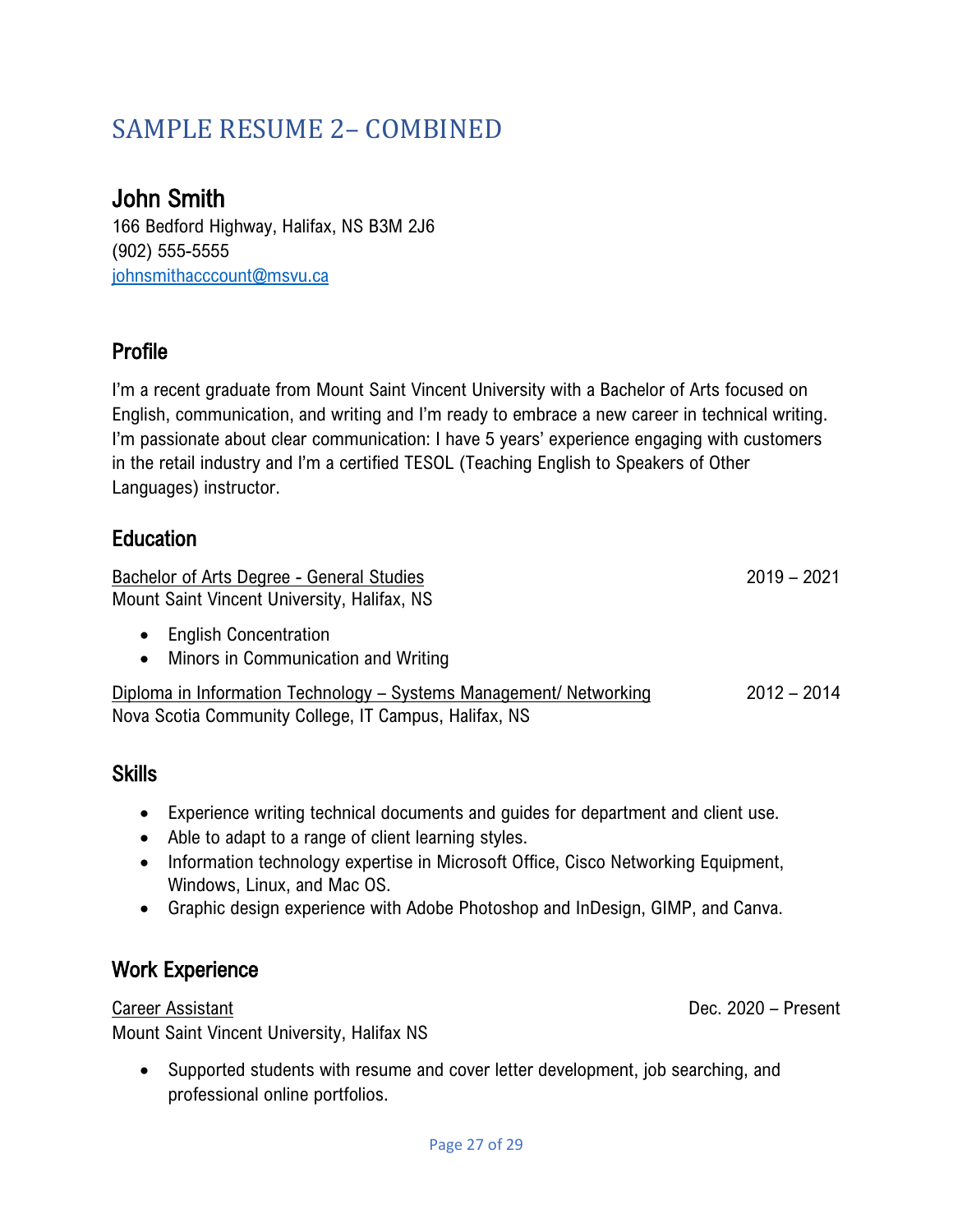- Wrote technical documentation and guides for resume and cover letter development.
- Created and implemented promotional material for events and workshops using Canva and MSVU social media.
- Updated MSVU Career Services website using WordPress.

## IT Specialist July 2015 – Aug. 2018

InfoTech Solutions Incorporated

- Implemented a wide variety of technological solutions including Microsoft Office software, Windows 10 imaging, and Cisco Networking equipment.
- Installed network cabling that adhere to Nova Scotia electrical safety codes.
- Developed adaptive solutions that satisfied client needs both functionally and aesthetically.

SuperConvenient Convenience Store

- Focused on customer satisfaction and providing a pleasant experience.
- Maintained accurate cash flow, inventory, and business documentation.

# Professional Development

Technical Writing Conference May 2020

Technical Document Writings Company

• Learned writing strategies for effective technical document creation to increase reader cohesion.

# Certifications and Training

## TEFL Certification November 2020 ABC Company

• Certified to instruct international TEFL (Teaching English as a Foreign Language) and TESOL (Teaching English to Speakers of Other Languages) courses

Cashier Sept. 2011 – July 2015